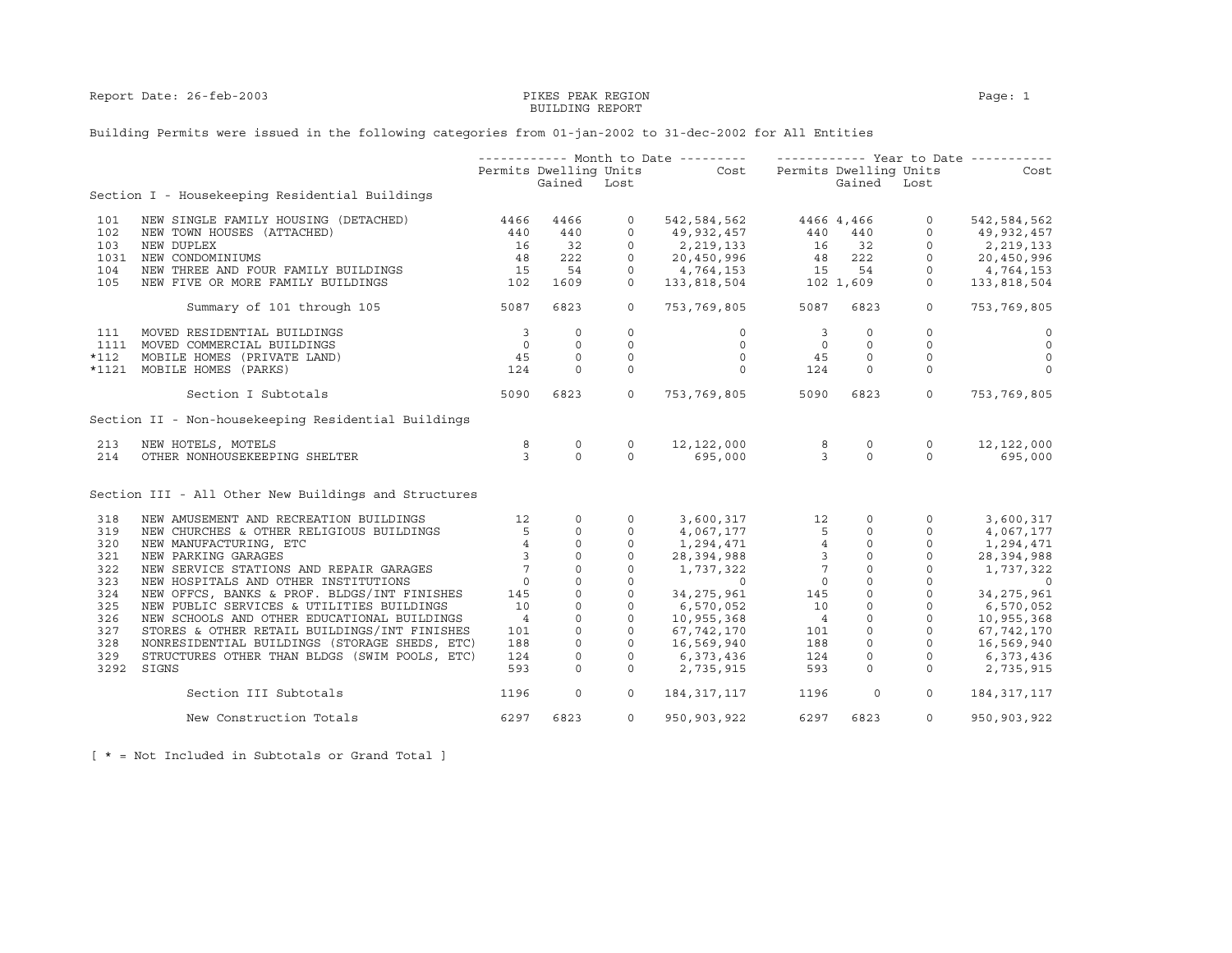Report Date: 26-feb-2003 PIKES PEAK REGION PAGE: 2

## BUILDING REPORT

## Building Permits were issued in the following categories from 01-jan-2002 to 31-dec-2002 for All Entities

|     |                                                  |                |                        |          | ----------- Month to Date --------- |                |                        | ----------- Year to Date ------ |               |
|-----|--------------------------------------------------|----------------|------------------------|----------|-------------------------------------|----------------|------------------------|---------------------------------|---------------|
|     |                                                  |                | Permits Dwelling Units |          | Cost                                |                | Permits Dwelling Units |                                 | Cost          |
|     | Section IV - Additions and Alterations           |                | Gained Lost            |          |                                     |                | Gained                 | Lost                            |               |
| 433 | RESIDENTIAL BLDGS CONV TO INCREASE UNITS         | 3              | 0                      |          | 106,000                             | 3              | $\Omega$               |                                 | 106,000       |
| 434 | RESIDENTIAL ALTERATIONS (REMODEL, ADD, ETC)      | 10388          |                        |          | 56,276,682                          | 10388          | 0                      |                                 | 56,276,682    |
| 435 | RESIDENTIAL REMODEL THAT DECREASE UNITS          | $\Omega$       | $\mathbf{0}$           | $\Omega$ | $\overline{0}$                      | $\Omega$       | $\Omega$               | $\Omega$                        |               |
| 436 | RESIDENTIAL GARAGES AND CARPORTS (ATT & DET)     | 652            | $\Omega$               |          | 11,165,979                          | 652            | $\Omega$               | $\Omega$                        | 11, 165, 979  |
| 437 | COMMERCIAL ALTERATIONS (ADD, REMODEL, ETC)       | 1091           | $\Omega$               |          | 51,038,366                          | 1091           | $\mathsf{O}$           | $\circ$                         | 51,038,366    |
|     | Section IV Subtotals                             | 12134          | $\circ$                | $\circ$  | 118,587,027                         | 12134          | $\circ$                | $\circ$                         | 118,587,027   |
|     | Section V - Conversions                          |                |                        |          |                                     |                |                        |                                 |               |
| 540 | REMODEL COMMERCIAL TO RESIDENTIAL                |                | 0                      | 0        | 100,000                             |                | 0                      | 0                               | 100,000       |
| 541 | REMODEL RESIDENTIAL TO COMMERCIAL                | $\overline{2}$ | $\Omega$               | $\Omega$ | 44,000                              | $\frac{1}{2}$  | $\Omega$               | $\Omega$                        | 44,000        |
|     | Section V Subtotals                              | 3              | $\mathbf{0}$           | $\Omega$ | 144,000                             | $\overline{3}$ | $\Omega$               | $\Omega$                        | 144,000       |
|     | Section VI - Demolitions and Razing of Buildings |                |                        |          |                                     |                |                        |                                 |               |
| 645 | DEMOLISH RESIDENTIAL BUILDINGS                   | 26             | $\mathbf 0$            |          | 0                                   | 26             | 0                      | $\circ$                         | $\Omega$      |
| 649 | DEMOLISH COMMERCIAL BUILDINGS                    | 44             | $\Omega$               | $\Omega$ | $\Omega$                            | 44             | $\Omega$               | $\Omega$                        | $\Omega$      |
|     | Section VI Subtotals                             | 70             | $\mathbf{0}$           | $\Omega$ | $\Omega$                            | 70             | $\Omega$               | $\Omega$                        | $\Omega$      |
|     | Add, Alt and Conversion Totals                   | 12207          | $\Omega$               | $\circ$  | 118,731,027                         | 12207          | $\circ$                | $\Omega$                        | 118,731,027   |
|     |                                                  |                |                        |          |                                     |                |                        |                                 |               |
|     | ***** GRAND TOTAL                                | 18504          | 6823                   |          | $0 \quad 1,069,634,949$             | 18504          | 6823                   | $\overline{0}$                  | 1,069,634,949 |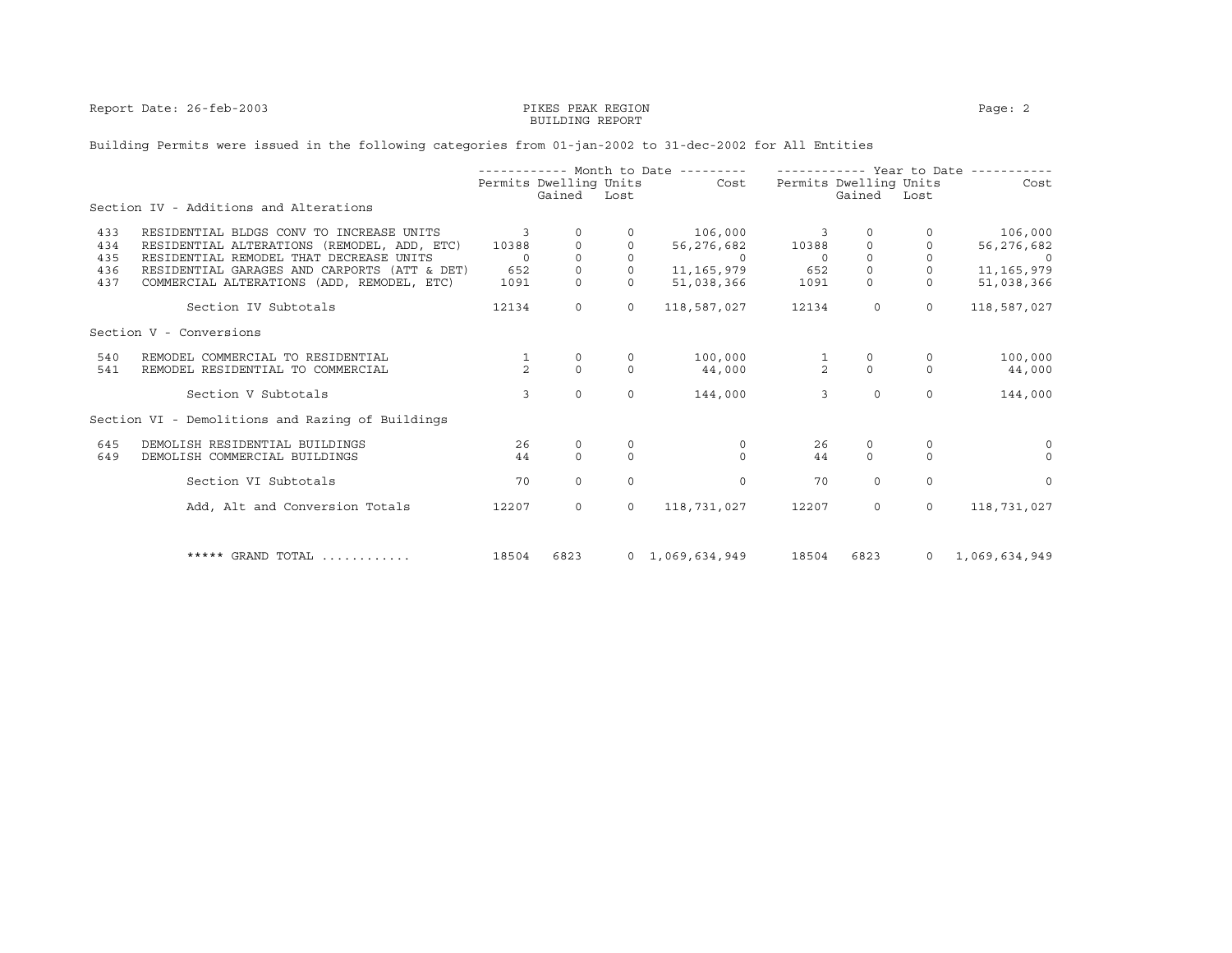Building Permits were issued in the following categories from 01-jan-2002 to 31-dec-2002 for All Entities

Section VII - Permits over \$ 500K

| Permit Classification                                                                     |   | DUS Contractor                             | Cost      |
|-------------------------------------------------------------------------------------------|---|--------------------------------------------|-----------|
| E54882 NEW SINGLE FAMILY HOUSING (DETACHED)                                               |   | 1 ST CROIX BUILDERS INC                    | 750,000   |
| 315 ELLSWORTH ST - RESIDENCE - ENG STAMPED                                                |   |                                            |           |
| E28769 NEW SINGLE FAMILY HOUSING (DETACHED)<br>1257 GOLDEN HILLS RD - RESIDENCE           |   | 1 K T MURPHY CONSTRUCTION, INC.            | 600,000   |
| E31318 NEW SINGLE FAMILY HOUSING (DETACHED)                                               |   | 1 GREGOIRE HOMES                           | 940,000   |
| 5072 LA TOUR VW - RESIDENCE (CHG FROM 5071 5/21/02)                                       |   |                                            |           |
| E36157 NEW SINGLE FAMILY HOUSING (DETACHED)                                               |   | 1 FELDMAN & CO. CONTRACTORS, INC           | 1,200,000 |
| 5630 BUTLER CT - RESIDENCE                                                                |   |                                            |           |
| E55106 NEW SINGLE FAMILY HOUSING (DETACHED)                                               |   | 1 KRAFTED HOMES INC                        | 3,200,000 |
| 81 S MARLAND RD - RESIDENCE ENG STAMPED                                                   |   |                                            |           |
| E48329 NEW SINGLE FAMILY HOUSING (DETACHED)<br>635 STRUTHERS LP - RESIDENCE               |   | 1 V.I.P. BUILDERS, LLC.                    | 600,000   |
| E28721 NEW SINGLE FAMILY HOUSING (DETACHED)                                               |   | 1 MOELLER CUSTOM PROPERTIES                | 600,000   |
| 4935 BROADLAKE VW - RESIDENCE                                                             |   |                                            |           |
| E37083 NEW SINGLE FAMILY HOUSING (DETACHED)                                               |   | 1 SYMPHONY HOMES, INC.                     | 525,000   |
| 250 BALMORAL WY - RESIDENCE                                                               |   |                                            |           |
| E50086 NEW SINGLE FAMILY HOUSING (DETACHED)                                               |   | 1 GLOBAL CONSTRUCTION MGMT CORP            | 612,000   |
| 5975 BUTTERMERE DR - RESIDENCE                                                            |   |                                            |           |
| E45284 NEW SINGLE FAMILY HOUSING (DETACHED)<br>3112 PROMONTORY PEAK DR - RESIDENCE        |   | 1 COPPER VALLEY BUILDERS, INC              | 575,000   |
| E52475 NEW SINGLE FAMILY HOUSING (DETACHED)                                               |   | 1 STRATFORD HOMES, INC.                    | 630,000   |
| 8265 WESTWOOD RD - RESIDENCE - ENG STAMPED                                                |   |                                            |           |
| E26654 NEW SINGLE FAMILY HOUSING (DETACHED)                                               |   | 1 RANDAL CONSTRUCTION, INC.                | 810,000   |
| 7085 QUITMAN CT - RESIDENCE                                                               |   |                                            |           |
| E46477 NEW SINGLE FAMILY HOUSING (DETACHED)                                               |   | 1 ART C KLEIN CONSTRUCTION, INC. 1,230,000 |           |
| 703 SILVER OAK GV - RESIDENCE<br>E55686 NEW SINGLE FAMILY HOUSING (DETACHED)              |   | 1 DOUBLE DIAMOND HOMES, INC.               | 550,000   |
| 5555 CANVASBACK CT - RESIDENCE REV 10-8-02                                                |   |                                            |           |
| E26492 NEW SINGLE FAMILY HOUSING (DETACHED)                                               |   | 1 THE LAST STRAW, INC.                     | 750,000   |
| 715 CENTENNIAL MESA VW - RESIDENCE                                                        |   |                                            |           |
| E54604 NEW SINGLE FAMILY HOUSING (DETACHED)                                               |   | 1 FOUNTAINHEAD HOMES                       | 1,000,000 |
| 3515 HILL CR - RESIDENCE - ENG STAMPED                                                    |   |                                            |           |
| E49056 NEW SINGLE FAMILY HOUSING (DETACHED)<br>13480 HOLMES RD - RESIDENCE                |   | 1 ROBERT-SCOTT ENTERPRISES, INC            | 780,000   |
| E53955 NEW SINGLE FAMILY HOUSING (DETACHED)                                               |   | 1 HOMEOWNER                                | 525,000   |
| 5 SEOUOYAH RD - RESIDENCE                                                                 |   |                                            |           |
| E54362 NEW SINGLE FAMILY HOUSING (DETACHED)                                               |   | 1 ST CROIX BUILDERS INC                    | 1,200,000 |
| 2825 STRATTON WOODS VW - RESIDENCE                                                        |   |                                            |           |
| E56936 NEW SINGLE FAMILY HOUSING (DETACHED)                                               |   | 1 SCOTT BUILDING, INC                      | 650,000   |
| 4853 LINFIELD CT - RESIDENCE - ENG STAMPED<br>E42925 NEW SINGLE FAMILY HOUSING (DETACHED) |   | 1 ST CROIX BUILDERS INC                    | 700,000   |
| 2154 STRATTON FOREST HT - RESIDENCE - ENG STAMPED                                         |   |                                            |           |
| E34616 NEW SINGLE FAMILY HOUSING (DETACHED)                                               |   | 1 J. D. MCGRATH CONSTRUCTION               | 606,000   |
| 2210 W BAPTIST RD - RESIDENCE ENGINEERED STAMPED                                          |   |                                            |           |
| E42383 NEW SINGLE FAMILY HOUSING (DETACHED)                                               | 1 | CLASSIC RES CONSTR CO INC                  | 765,000   |
| 2474 STRATTON WOODS VW - RESIDENCE - ENG STAMPED                                          |   |                                            |           |
| E36826 NEW SINGLE FAMILY HOUSING (DETACHED)<br>5915 BUTTERMERE DR - RESIDENCE             |   | 1 SYMPHONY HOMES, INC.                     | 525,000   |
| E27282 NEW SINGLE FAMILY HOUSING (DETACHED)                                               |   | 1 GENESIS HOMES                            | 600,000   |
| 7620 WINDING OAKS DR - RESIDENCE-ENG STAMP                                                |   |                                            |           |
| E41334 NEW SINGLE FAMILY HOUSING (DETACHED)                                               |   | 1 RON HEINE HOMES, LLC.                    | 950,000   |
| 1155 HIGH LAKE VW - RESIDENCE-ENG STAMPED                                                 |   |                                            |           |
| E51113 NEW SINGLE FAMILY HOUSING (DETACHED)                                               |   | 1 OAKSBURY HOMES                           | 550,000   |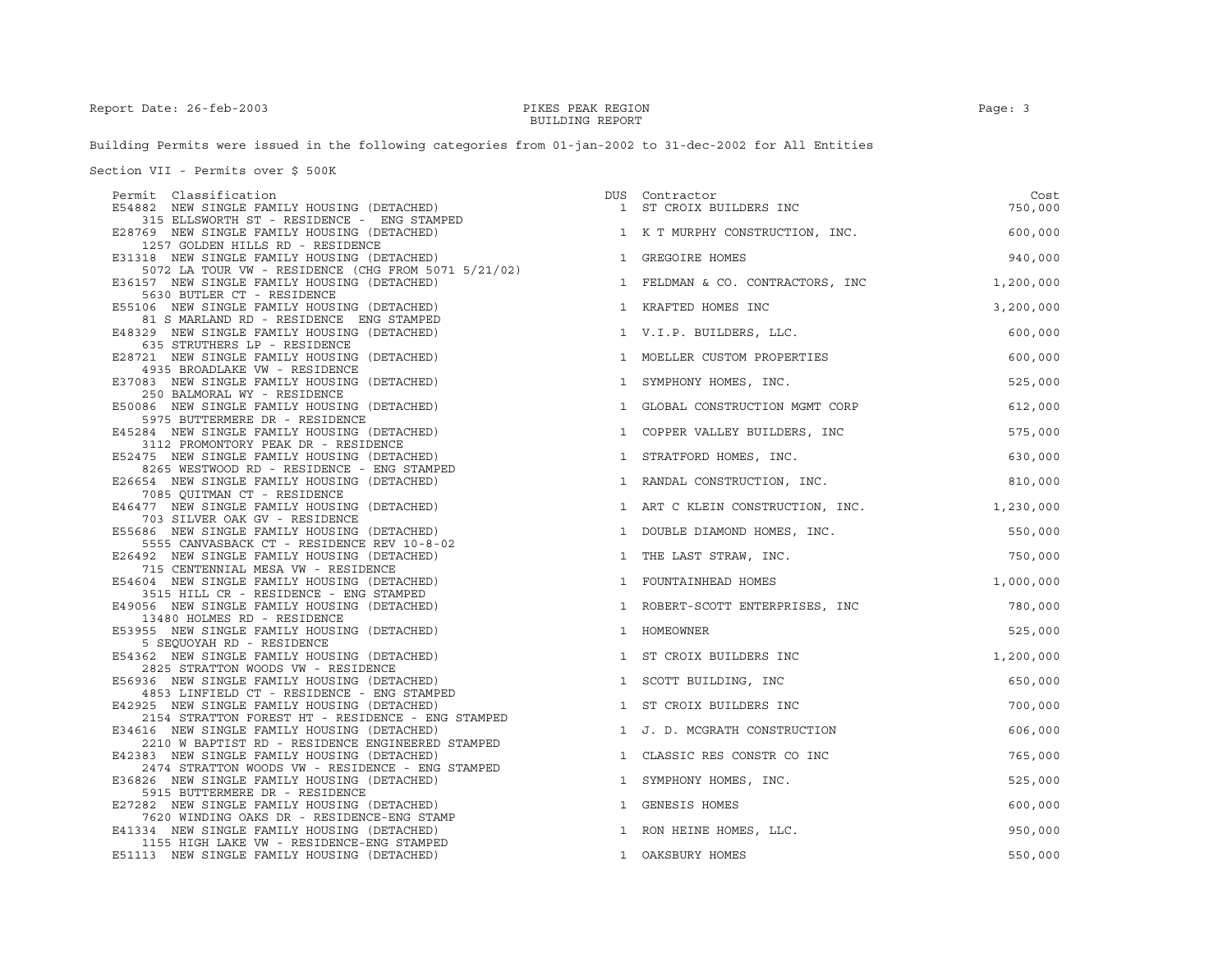| 1225 SCARSBROOK CT - RESIDENCE<br>E27359 NEW SINGLE FAMILY HOUSING (DETACHED)                              |              | 1 NICHOLS & COMITO, LLC.         | 800,000   |
|------------------------------------------------------------------------------------------------------------|--------------|----------------------------------|-----------|
| 1855 CANTWELL GV - RESIDENCE<br>E56548 NEW SINGLE FAMILY HOUSING (DETACHED)                                |              | 1 NICHOLS & COMITO, LLC.         | 1,400,000 |
| 1950 FOX MOUNTAIN PT - RESIDENCE<br>E48774 NEW SINGLE FAMILY HOUSING (DETACHED)                            |              | 1 NICHOLS & COMITO, LLC.         | 850,000   |
| 1905 CANTWELL GV - RESIDENCE<br>E38808 NEW SINGLE FAMILY HOUSING (DETACHED)                                |              | 1 BEITZEL CONSTRUCTION INC       | 525,000   |
| 15795 PHANTOM CANYON VW - RESIDENCE<br>E54316 NEW SINGLE FAMILY HOUSING (DETACHED)                         |              | 1 MELSSEN CONSTRUCTION           | 500,000   |
| 4262 MOUNTAIN DANCE DR - RESIDENCE (ENG STAMP)<br>E28629 NEW SINGLE FAMILY HOUSING (DETACHED)              |              | 1 COLORADO LUXURY LIVING, LLC    | 940,000   |
| 760 WETMORE HT - RESIDENCE- ENG STAMPED<br>E41899 NEW SINGLE FAMILY HOUSING (DETACHED)                     |              | 1 LEN ANDERSON CONSTRUCTION, INC | 975,000   |
| 13540 HIGHLINE DR - RESIDENCE {ENG STAMPED}<br>E25890 NEW SINGLE FAMILY HOUSING (DETACHED)                 | $\mathbf{1}$ | GOLD CREST HOMES, LTD.           | 850,000   |
| 5039 STONEHILL RD - RESIDENCE - ENG STAMPED<br>E48818 NEW SINGLE FAMILY HOUSING (DETACHED)                 | $\mathbf{1}$ | MOUNTAIN WEST HOME BLDRS. INC.   | 500,000   |
| 13245 BRIDLE BIT RD - RESIDENCE ENG STAMPED<br>E29311 NEW SINGLE FAMILY HOUSING (DETACHED)                 |              | 1 PETRA BUILDERS                 | 500,000   |
| 2295 ORCHARD VALLEY RD - RESIDENCE (CHG PLAN #35282 5/9/02)<br>E55251 NEW SINGLE FAMILY HOUSING (DETACHED) |              | 1 PHENIX HOME BUILDERS, INC.     | 525,000   |
| 1330 AMBERGATE CT - RESIDENCE - ENG STAMPED<br>E41162 NEW SINGLE FAMILY HOUSING (DETACHED)                 |              | 1 NICHOLS & COMITO, LLC.         | 850,000   |
| 1915 FOX MOUNTAIN PT - RESIDENCE (ADDRESS CHANGE 12/19/02)<br>E33353 NEW SINGLE FAMILY HOUSING (DETACHED)  | $\mathbf{1}$ | CLASSIC RES CONSTR CO INC        | 1,000,000 |
| 2055 STRATTON FOREST HT - RESIDENCE<br>E40744 NEW SINGLE FAMILY HOUSING (DETACHED)                         |              | 1 NICHOLS & COMITO, LLC.         | 800,000   |
| 1715 BRANTFEATHER GV - RESIDENCE {ENG STAMPED}<br>E41442 NEW SINGLE FAMILY HOUSING (DETACHED)              |              | 1 ST CROIX BUILDERS INC          | 600,000   |
| 5955 GLADSTONE ST - RESIDENCE                                                                              |              |                                  |           |
| E50223 NEW SINGLE FAMILY HOUSING (DETACHED)<br>727 SILVER OAK GV - RESIDENCE                               |              | 1 GLOBAL CONSTRUCTION MGMT CORP  | 677,000   |
| E33878 NEW SINGLE FAMILY HOUSING (DETACHED)<br>1540 CUTLER PT - RESIDENCE (PUDHS)                          |              | 1 NICHOLS & COMITO, LLC.         | 950,000   |
| E31147 NEW SINGLE FAMILY HOUSING (DETACHED)<br>1775 BRANTFEATHER GV - RESIDENCE                            |              | 1 NICHOLS & COMITO, LLC.         | 1,100,000 |
| E38263 NEW SINGLE FAMILY HOUSING (DETACHED)<br>7970 RUSTSTONE CT - RESIDENCE {ENG STAMPED}                 |              | 1 GLOBAL CONSTRUCTION MGMT CORP  | 549,000   |
| E54413 NEW SINGLE FAMILY HOUSING (DETACHED)<br>861 LONG TIMBER LN - RESIDENCE                              |              | 1 THE CARVER GROUP, INC.         | 800,000   |
| E34167 NEW SINGLE FAMILY HOUSING (DETACHED)<br>16075 WINDING TRAIL RD - RESIDENCE - ENG STAMPED            |              | 1 PHENIX HOMEBUILDERS & CONST.   | 600,000   |
| E49815 NEW SINGLE FAMILY HOUSING (DETACHED)<br>4415 HIDDEN ROCK RD - RESIDENCE ENG STAMPED                 |              | 1 BARBARA MCGRATH CUST.HOME BLDR | 790,000   |
| E33539 NEW SINGLE FAMILY HOUSING (DETACHED)<br>5795 ADRIENNE CT - RESIDENCE-ENG STAMP                      | $\mathbf{1}$ | GLOBAL CONSTRUCTION MGMT CORP    | 555,000   |
| E36242 NEW SINGLE FAMILY HOUSING (DETACHED)                                                                |              | 1 C R SHEA & CO                  | 1,700,000 |
| 1910 TWINFLOWER PT - RESIDENCE-ENG STAMP<br>E52235 NEW SINGLE FAMILY HOUSING (DETACHED)                    |              | 1 OVERTON CONSTRUCTION COMPANY   | 507,000   |
| 1975 ALAMOSA DR - RESIDENCE<br>$\{$ ENG  STAMP $\}$<br>E52609 NEW SINGLE FAMILY HOUSING (DETACHED)         | $\mathbf{1}$ | SCHWERS CONSTRUCTION CO          | 525,000   |
| 4055 WOODMEN RD - RESIDENCE ENG STAMPED<br>E35355 NEW SINGLE FAMILY HOUSING (DETACHED)                     |              | 1 GILTNER HOMES, INC.            | 500,000   |
| 18550 ARCHERS DR - RESIDENCE - ENG STAMPED *ADDR CORR 5/22/02 FROM 18850*                                  |              |                                  |           |
| E52568 NEW SINGLE FAMILY HOUSING (DETACHED)                                                                |              | 1 GOETZMANN CUSTOM HOMES INC     | 2,160,000 |
| 7610 WINDING OAKS DR - RESIDENCE-ENG STAMP<br>E32281 NEW SINGLE FAMILY HOUSING (DETACHED)                  |              | 1 GENESIS HOMES                  | 575,000   |
| 4715 STONEHILL RD - RESIDENCE - ENG STAMPED                                                                |              |                                  |           |
| E32423 NEW SINGLE FAMILY HOUSING (DETACHED)<br>2254 STRATTON FOREST HT - RESIDENCE                         |              | 1 CLASSIC RES CONSTR CO INC      | 1,400,000 |
| E49959 NEW SINGLE FAMILY HOUSING (DETACHED)                                                                |              | 1 HIGH COUNTRY INTL LTD          | 550,000   |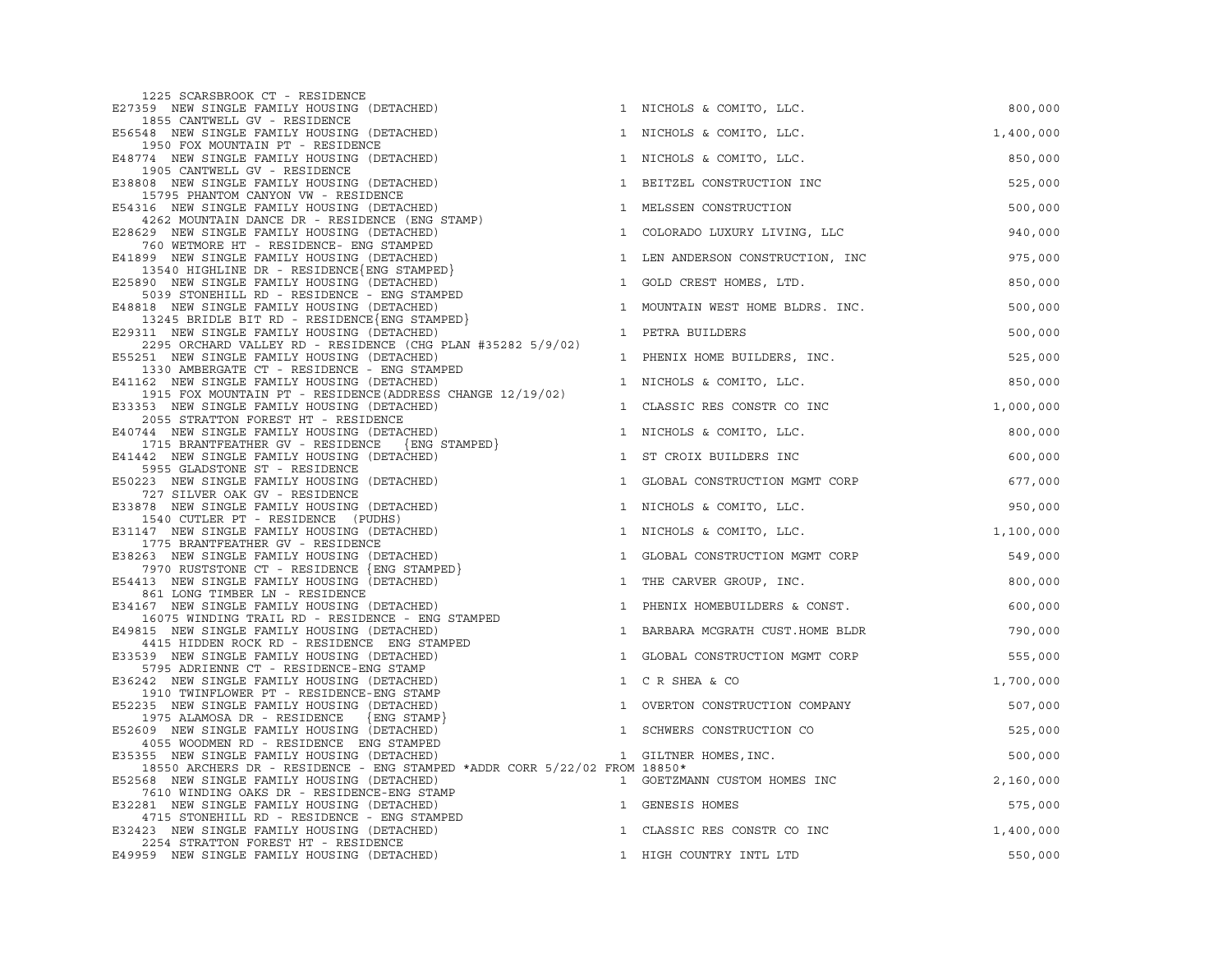| 12790 OAK CLIFF WY - RESIDENCE ENG STAMPED                                                            |                |                                |           |
|-------------------------------------------------------------------------------------------------------|----------------|--------------------------------|-----------|
| E50819 NEW SINGLE FAMILY HOUSING (DETACHED)                                                           |                | 1 GREGOIRE HOMES               | 895,000   |
| 644 SILVER OAK GV - RESIDENCE -<br>E38513 NEW SINGLE FAMILY HOUSING (DETACHED)                        | $\mathbf{1}$   | TARA CUSTOM HOMES              | 1,500,000 |
| 3935 SERENITY PL - RESIDENCE - ENG STAMPED<br>E47395 NEW SINGLE FAMILY HOUSING (DETACHED)             | $\mathbf{1}$   | GOLD CREST HOMES, LTD.         | 900,000   |
| 12665 KAIBAB CT - RESIDENCE - ENG STAMPED<br>E27924 NEW SINGLE FAMILY HOUSING (DETACHED)              | $\mathbf{1}$   | COPPER VALLEY BUILDERS, INC    | 525,000   |
| 2555 TAMORA WY - RESIDENCE<br>E27033 NEW SINGLE FAMILY HOUSING (DETACHED)                             | 1              | OAKNOLL BUILDERS INC           | 700,000   |
| 1150 GOLD CAMP RD - RESIDENCE - ENG STAMPED<br>E58166 NEW SINGLE FAMILY HOUSING (DETACHED)            |                | 1 C R SHEA & CO                | 675,000   |
| 1540 SMOOCHERS CR - RESIDENCE -<br>E49399 NEW SINGLE FAMILY HOUSING (DETACHED)                        |                | 1 RON HEINE HOMES, LLC.        | 1,500,000 |
| 3045 PEGASUS DR - RESIDENCE<br>E30431 NEW SINGLE FAMILY HOUSING (DETACHED)                            | $\mathbf{1}$   | C R SHEA & CO                  | 800,000   |
| 3854 GLEN VISTA PT - RESIDENCE<br>E49177 NEW SINGLE FAMILY HOUSING (DETACHED)                         |                |                                | 510,000   |
| 2114 PAYTON CR - RESIDENCE - ENG STAMPED                                                              |                | 1 OVERTON CONSTRUCTION COMPANY |           |
| E47057 NEW SINGLE FAMILY HOUSING (DETACHED)<br>10965 MCKISSICK RD - RESIDENCE                         |                | 1 HOMEOWNER                    | 500,000   |
| E39330 NEW SINGLE FAMILY HOUSING (DETACHED)<br>19405 BRIGHT WING TL - RESIDENCE                       |                | 1 HOMEOWNER                    | 615,000   |
| E36516 NEW TOWN HOUSES (ATTACHED)                                                                     |                | 1 HIGH POINT CUSTOM HOMES      | 500,000   |
| 4140 RESERVE PT - TOWNHOME MODEL A1<br>E36515 NEW TOWN HOUSES (ATTACHED)                              |                | 1 HIGH POINT CUSTOM HOMES      | 500,000   |
| 4130 RESERVE PT - TOWNHOME MODEL A2<br>E50287 NEW TOWN HOUSES (ATTACHED)                              |                | 1 HIGH POINT CUSTOM HOMES      | 500,000   |
| 4060 RESERVE PT - TOWNHOUSE (MODEL A1)<br>E50286 NEW TOWN HOUSES (ATTACHED)                           |                | 1 HIGH POINT CUSTOM HOMES      | 500,000   |
| 4050 RESERVE PT - TOWNHOUSE (MODEL A3)<br>E40308 NEW TOWN HOUSES (ATTACHED)                           |                | 1 HIGH POINT CUSTOM HOMES      | 500,000   |
| 4220 RESERVE PT - NEW TOWNHOMES MODEL A-1<br>E55135 NEW CONDOMINIUMS                                  | 6              | HARMONY HOMES, INC             | 769,950   |
| 2273 STEPPING STONES WY - NEW CONDO BLD -- 6 UNIT BLDG                                                |                |                                |           |
| E36703 NEW CONDOMINIUMS<br>2141 LEGACY RIDGE VW - 15 UNIT CONDO (BLDG A)                              | 15             | C & A CONSTRUCTION, INC.       | 1,000,174 |
| E39666 NEW CONDOMINIUMS<br>251 ELLERS GV - 8 UNIT CONDO MODEL 530                                     | 8              | HARMONY HOMES, INC             | 673,642   |
| E30887 NEW CONDOMINIUMS<br>308 ELLERS GV - CONDOMINIUM - MODEL 530 - 8 UNIT                           | 8              | HARMONY HOMES, INC             | 673,642   |
| E31676 NEW CONDOMINIUMS<br>647 CIMA VISTA PT - CONDO BLDG;4 UNITS; BLDG 4                             | $\overline{4}$ | COLORADO FIRST CONSTRUCTION    | 710,242   |
| E46072 NEW CONDOMINIUMS                                                                               | 6              | HARMONY HOMES, INC             | 1,080,000 |
| 219 ELLERS GV - 6 UNIT CONO'S<br>E31674 NEW CONDOMINIUMS                                              | $\overline{4}$ | COLORADO FIRST CONSTRUCTION    | 731,603   |
| 640 CIMA VISTA PT - CONDO BLDG 4 UNITS BLDG 3<br>E42844 NEW CONDOMINIUMS                              | 10             | COSTA COMMUNITIES, INC.        | 685,561   |
| 3040 MANDALAY GV - 10-UNIT CONDO (BLDG B)<br>E31025 NEW CONDOMINIUMS                                  |                | 10 COSTA COMMUNITIES, INC.     | 685,561   |
| 3021 MANDALAY GV - 10 UNIT CONDOMINIUM MODEL A*ADDR CORR FROM 3011 4/1/02*<br>E57297 NEW CONDOMINIUMS |                | 10 COSTA COMMUNITIES, INC.     | 685,561   |
| 3081 MANDALAY GV - 10 UNIT CONDOMINIUM MODEL A                                                        |                |                                |           |
| E56117 NEW CONDOMINIUMS<br>90 VALE ST - CONDO $\{5 \text{ UNIT}\}$                                    | -5             | AVALON BUILDING CORPORATION    | 572,570   |
| E57030 NEW CONDOMINIUMS                                                                               | 8              | HARMONY HOMES, INC             | 673,642   |
| 215 SHADY OAK GV - NEW CONDO'S MODEL 530 8 UNIT CONDO<br>E31030 NEW CONDOMINIUMS                      |                | 10 COSTA COMMUNITIES, INC.     | 768,511   |
| 3011 MANDALAY GV - 10 UNIT CONDO MODEL A*ADDR CORR FROM 3021 4/1/02*                                  |                |                                |           |
| E39233 NEW CONDOMINIUMS                                                                               |                | 10 COSTA COMMUNITIES, INC.     | 653,844   |
| 3020 MANDALAY GV - 10 UNIT CONDO - MODEL B<br>E56116 NEW CONDOMINIUMS                                 |                | 5 AVALON BUILDING CORPORATION  | 572,570   |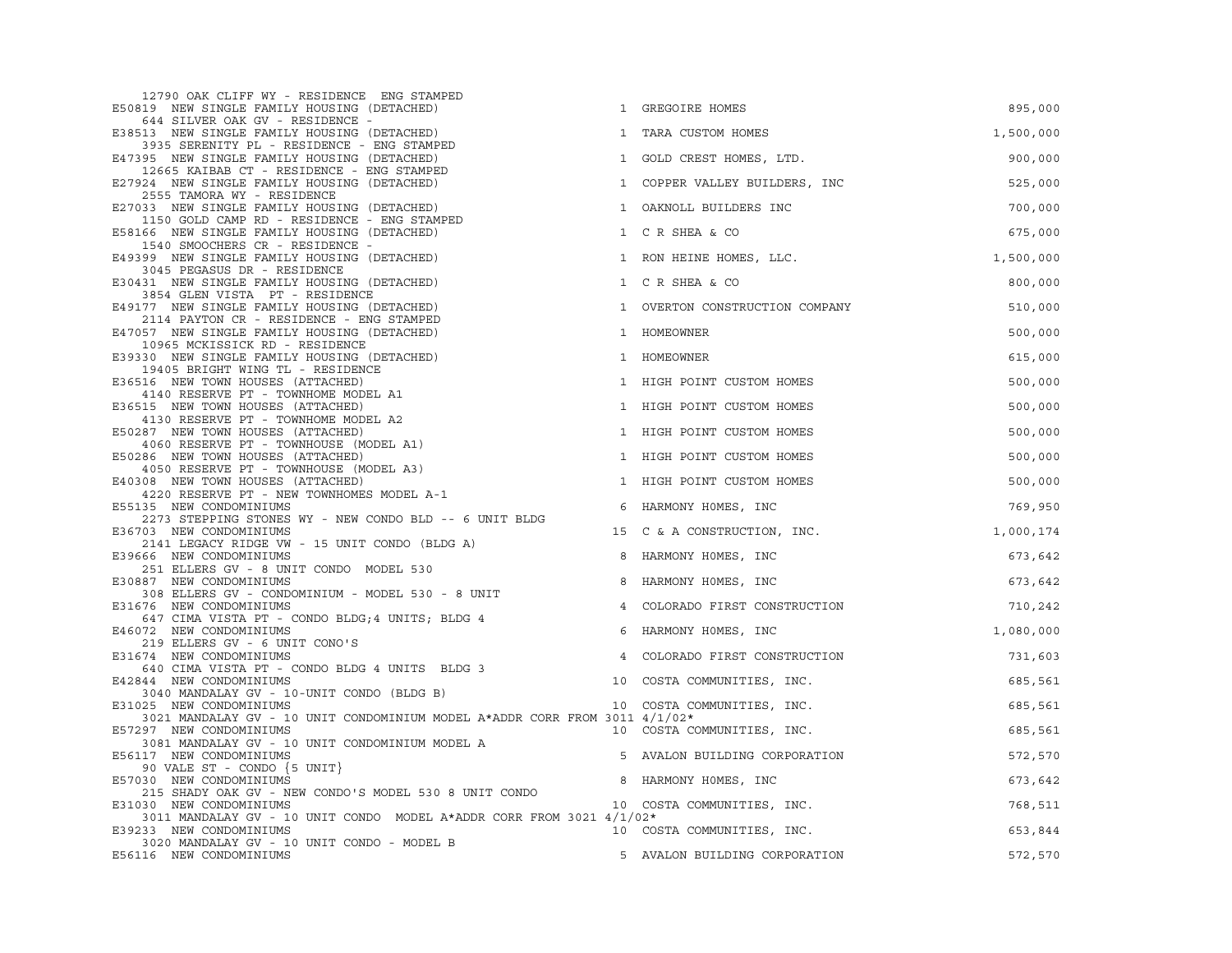| 100 VALE ST - CONDO $\{5 \text{ UNIT}\}$                                                                             |    |                                  |           |
|----------------------------------------------------------------------------------------------------------------------|----|----------------------------------|-----------|
| E56106 NEW CONDOMINIUMS                                                                                              |    | 5 AVALON BUILDING CORPORATION    | 572,570   |
| 120 VALE ST - CONDO {FIVE UNIT}<br>E30099 NEW FIVE OR MORE FAMILY BUILDINGS                                          | 20 | TRI-C CONSTRUCTION CO., INC.     | 1,890,687 |
| 6045 PRAIRIE HILLS VW - 20-UNIT APT BLDG (TYPE B)                                                                    |    |                                  |           |
| E30102 NEW FIVE OR MORE FAMILY BUILDINGS                                                                             |    | 24 TRI-C CONSTRUCTION CO., INC.  | 1,751,417 |
| 6040 PRAIRIE HILLS VW - 24-UNIT APT BLDG (TYPE A)<br>E30103 NEW FIVE OR MORE FAMILY BUILDINGS                        |    | 24 TRI-C CONSTRUCTION CO., INC.  | 1,751,417 |
| 6070 PRAIRIE HILLS VW - 24-UNIT APT BLDG (TYPE A)                                                                    |    |                                  |           |
| E30096 NEW FIVE OR MORE FAMILY BUILDINGS<br>6015 PRAIRIE HILLS VW - 24 UNIT APT BLDG (TYPE A)                        |    | 24 TRI-C CONSTRUCTION CO., INC.  | 1,751,417 |
| E49263 NEW FIVE OR MORE FAMILY BUILDINGS                                                                             | 8  | CANV CONSTRUCTION CO., INC.      | 519,845   |
| 4385 FOUNTAIN SPRINGS GV - NEW APARTMENTS - TYPE 2, 8 UNITS                                                          |    |                                  |           |
| E33333 NEW FIVE OR MORE FAMILY BUILDINGS<br>4650 WHISTLER PT - APARTMENTS 10 UNIT (TRANSFER FROM B C BLDRS 4/25/02)  |    | 10 WESTERN NATIONAL CONSTRUCTION | 660,979   |
| E50589 NEW FIVE OR MORE FAMILY BUILDINGS                                                                             |    | 12 AFFORDABLE HOUSING CONSTRUCT. | 1,144,376 |
| 380 SHADOW RIDGE GV - NEW 12 UNIT APARTMENT - MODEL C                                                                |    |                                  |           |
| E50585 NEW FIVE OR MORE FAMILY BUILDINGS<br>280 SHADOW RIDGE GV - NEW 24 UNIT APARTMENT - MODEL A                    |    | 24 AFFORDABLE HOUSING CONSTRUCT. | 2,176,746 |
| E50584 NEW FIVE OR MORE FAMILY BUILDINGS                                                                             |    | 24 AFFORDABLE HOUSING CONSTRUCT. | 2,176,746 |
| 260 SHADOW RIDGE GV - NEW 24 UNIT APARTMENT - MODEL A<br>E50582 NEW FIVE OR MORE FAMILY BUILDINGS                    |    | 24 AFFORDABLE HOUSING CONSTRUCT. |           |
| 240 SHADOW RIDGE GV - NEW 24 UNIT APARTMENT - MODEL A                                                                |    |                                  | 2,176,746 |
| E33340 NEW FIVE OR MORE FAMILY BUILDINGS                                                                             |    | 10 WESTERN NATIONAL CONSTRUCTION | 660,979   |
| 1705 SECLUSION PT - APARTMENTS 10 UNIT - TRANS FROM BC BUILDERS 04-25-02<br>E49276 NEW FIVE OR MORE FAMILY BUILDINGS |    | 8 CANV CONSTRUCTION CO., INC.    | 519,845   |
| 4365 FOUNTAIN SPRINGS GV - NEW APARTMENTS - TYPE 2, 8 UNITS                                                          |    |                                  |           |
| E50586 NEW FIVE OR MORE FAMILY BUILDINGS                                                                             |    | 24 AFFORDABLE HOUSING CONSTRUCT. | 2,176,746 |
| 320 SHADOW RIDGE GV - NEW 24 UNIT APARTMENT - MODEL B<br>E50587 NEW FIVE OR MORE FAMILY BUILDINGS                    |    | 24 AFFORDABLE HOUSING CONSTRUCT. | 2,429,147 |
| 340 SHADOW RIDGE GV - NEW 24 UNIT APARTMENT - MODEL A                                                                |    |                                  |           |
| E49275 NEW FIVE OR MORE FAMILY BUILDINGS<br>4445 FOUNTAIN SPRINGS GV - NEW APARTMENTS - TYPE 3, 16 UNITS             |    | 16 CANV CONSTRUCTION CO., INC.   | 774,101   |
| E33335 NEW FIVE OR MORE FAMILY BUILDINGS                                                                             |    | 10 WESTERN NATIONAL CONSTRUCTION | 660,979   |
| 1715 SECLUSION PT - APARTMENTS 10 UNIT (TRANSFER FROM B C BLDRS 4/25/02)                                             |    |                                  |           |
| E49273 NEW FIVE OR MORE FAMILY BUILDINGS<br>4525 FOUNTAIN SPRINGS GV - NEW APARTMENTS - TYPE 5, 20 UNITS             |    | 20 CANV CONSTRUCTION CO., INC.   | 1,162,648 |
| E49268 NEW FIVE OR MORE FAMILY BUILDINGS                                                                             |    | 16 CANV CONSTRUCTION CO., INC.   | 947,311   |
| 4425 FOUNTAIN SPRINGS GV - NEW APARTMENTS - TYPE 4, 16 UNITS<br>E33332 NEW FIVE OR MORE FAMILY BUILDINGS             |    | 10 WESTERN NATIONAL CONSTRUCTION | 660,979   |
| 4645 WHISTLER PT - APARTMENTS 10 UNIT (TRANSFER FROM B C BLDRS 4/25)                                                 |    |                                  |           |
| E49262 NEW FIVE OR MORE FAMILY BUILDINGS                                                                             |    | 16 CANV CONSTRUCTION CO., INC.   | 774,101   |
| 4345 FOUNTAIN SPRINGS GV - NEW APARTMENTS - TYPE 3, 16 UNITS<br>E33328 NEW FIVE OR MORE FAMILY BUILDINGS             |    | 10 WESTERN NATIONAL CONSTRUCTION | 660,979   |
| 1970 SECLUSION PT - APARTMENTS 10 UNIT (TRANSFER FROM B C BLDRS 4/25/02)                                             |    |                                  |           |
| E33331 NEW FIVE OR MORE FAMILY BUILDINGS<br>4625 WHISTLER PT - APARTMENTS 10 UNIT (TRANSFER FROM B C BLDRS 4/25/02)  |    | 10 WESTERN NATIONAL CONSTRUCTION | 660,979   |
| E49259 NEW FIVE OR MORE FAMILY BUILDINGS                                                                             |    | 20 CANV CONSTRUCTION CO., INC.   | 1,162,648 |
| 4560 FOUNTAIN SPRINGS GV - NEW APARTMENTS - TYPE 5, 20 UNITS                                                         |    |                                  |           |
| E49257 NEW FIVE OR MORE FAMILY BUILDINGS<br>4540 FOUNTAIN SPRINGS GV - NEW APARTMENTS - TYPE 5, 20 UNITS             |    | 20 CANV CONSTRUCTION CO., INC.   | 1,162,648 |
| E33329 NEW FIVE OR MORE FAMILY BUILDINGS                                                                             |    | 10 WESTERN NATIONAL CONSTRUCTION | 660,979   |
| 4605 WHISTLER PT - APARTMENTS 10 UNIT (TRANSFER FROM B C BLDRS 4/25/02)                                              |    |                                  |           |
| E49254 NEW FIVE OR MORE FAMILY BUILDINGS<br>4520 FOUNTAIN SPRINGS GV - NEW APARTMENTS - TYPE 5, 20 UNITS             |    | 20 CANV CONSTRUCTION CO., INC.   | 1,162,648 |
| E49251 NEW FIVE OR MORE FAMILY BUILDINGS                                                                             |    | 16 CANV CONSTRUCTION CO., INC.   | 774,101   |
| 4440 FOUNTAIN SPRINGS GV - NEW APARTMENTS - TYPE 3, 16 UNIT<br>E33327 NEW FIVE OR MORE FAMILY BUILDINGS              |    | 10 WESTERN NATIONAL CONSTRUCTION | 660,979   |
| 1950 SECLUSION PT - APARTMENTS 10 UNIT (TRANSFER FROM B C BLDRS 4/25/02)                                             |    |                                  |           |
| E49238 NEW FIVE OR MORE FAMILY BUILDINGS                                                                             |    | 8 CANV CONSTRUCTION CO., INC.    | 519,845   |
| 4420 FOUNTAIN SPRINGS GV - NEW APARTMENTS - TYPE 2, 8 UNIT<br>E33326 NEW FIVE OR MORE FAMILY BUILDINGS               |    | 10 WESTERN NATIONAL CONSTRUCTION | 660,979   |
|                                                                                                                      |    |                                  |           |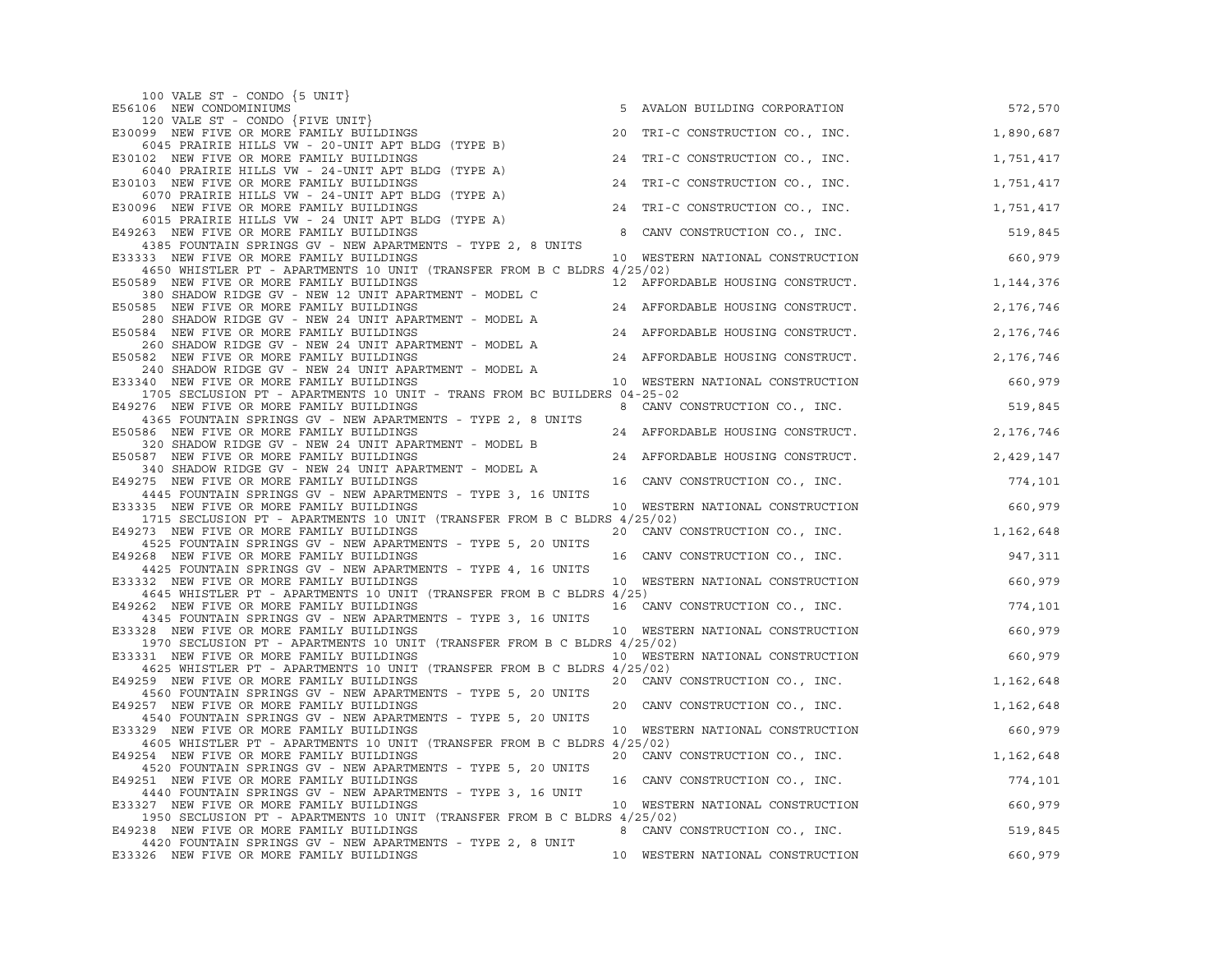| 1930 SECLUSION PT - APATMENTS 10 UNIT (TRANSFER FROM B C BLDRS 4/25/02)                                                                                                                                                                                               |    |                                                                    |             |
|-----------------------------------------------------------------------------------------------------------------------------------------------------------------------------------------------------------------------------------------------------------------------|----|--------------------------------------------------------------------|-------------|
| E32984 NEW FIVE OR MORE FAMILY BUILDINGS                                                                                                                                                                                                                              |    | 10 WESTERN NATIONAL CONSTRUCTION                                   | 660,979     |
| 1785 SECLUSION PT - APARTMENT 10 UNIT (TRANSFER TO B C BLDRS 4/25/02)                                                                                                                                                                                                 |    |                                                                    |             |
| E33324 NEW FIVE OR MORE FAMILY BUILDINGS<br>1910 SECLUSION PT - APARTMENTS 10 UNIT (TRANSFER FROM B C BLDRS 4/25/02)                                                                                                                                                  |    | 10 WESTERN NATIONAL CONSTRUCTION                                   | 660,979     |
| E48853 NEW FIVE OR MORE FAMILY BUILDINGS                                                                                                                                                                                                                              |    |                                                                    | 1,343,303   |
| 4270 SANDERS VW - APT BUILDING TYPE 3 20 UNITS                                                                                                                                                                                                                        |    | 20 GREYSTAR DEV. & CONSTRUCTION<br>20 GREYSTAR DEV. & CONSTRUCTION |             |
| E48850 NEW FIVE OR MORE FAMILY BUILDINGS                                                                                                                                                                                                                              |    | 20 GREYSTAR DEV. & CONSTRUCTION                                    | 1,343,303   |
| 4295 SANDERS VW - APARTMENT BUILDING TYPE 3 20 UNITS                                                                                                                                                                                                                  |    |                                                                    |             |
| E33322 NEW FIVE OR MORE FAMILY BUILDINGS<br>1810 SECLUSION PT - APARTMENTS 10 UNIT (TRANSFER FROM B C BLDRS 4/25/02)                                                                                                                                                  |    | 10 WESTERN NATIONAL CONSTRUCTION                                   | 660,979     |
| E48848 NEW FIVE OR MORE FAMILY BUILDINGS                                                                                                                                                                                                                              |    | 20 GREYSTAR DEV. & CONSTRUCTION                                    | 1,343,303   |
| 4205 SANDERS VW - APARTMENT BUILDING TYPE 3 20 UNIT                                                                                                                                                                                                                   |    |                                                                    |             |
| E48846 NEW FIVE OR MORE FAMILY BUILDINGS                                                                                                                                                                                                                              |    | 20 GREYSTAR DEV. & CONSTRUCTION                                    | 2,093,901   |
| 4125 SANDERS VW - APT. BUILDING TYPE 1 20 UNITS<br>E58389 NEW FIVE OR MORE FAMILY BUILDINGS<br>4125 SANDERS VW - AFI. 2012<br>189 NEW FIVE OR MORE FAMILY BUILDINGS<br>6265 MUSTANG MEADOW PT - APARTMENT BUILDING TYPE 2                                             |    | 20 B.C. BUILDERS, LLC.                                             | 1,450,532   |
|                                                                                                                                                                                                                                                                       |    |                                                                    |             |
| E30365 NEW FIVE OR MORE FAMILY BUILDINGS                                                                                                                                                                                                                              |    | 8 VILLANI CONSTRUCTION                                             | 550,634     |
| 4403 FORREST HILL RD - APARTMENT BLDG 8 UNITS                                                                                                                                                                                                                         |    |                                                                    |             |
| E33320 NEW FIVE OR MORE FAMILY BUILDINGS                                                                                                                                                                                                                              |    | 10 WESTERN NATIONAL CONSTRUCTION                                   | 660,979     |
| 1870 SECLUSION PT - APARTMENTS 10 UNIT (TRANSFER FROM B C BLDRS 4/25/02)<br>E48844 NEW FIVE OR MORE FAMILY BUILDINGS                                                                                                                                                  |    | 20 GREYSTAR DEV. & CONSTRUCTION                                    | 1,815,782   |
|                                                                                                                                                                                                                                                                       |    |                                                                    |             |
| 344 NEW FIVE OR MORE FAMILY BUILDINGS<br>4145 SANDERS VW - APT. BUILDING (TYPE 2) 20 UNITS<br>341 NEW FIVE OR MORE FAMILY BUILDINGS<br>4250 CANDERS VW ADAPTMENT BUILDING TYPE 2.16 UNITS 20 GREYSTAR DEV. & CONSTRUCTION<br>E48841 NEW FIVE OR MORE FAMILY BUILDINGS |    |                                                                    | 1,815,782   |
|                                                                                                                                                                                                                                                                       |    |                                                                    |             |
| A NEW FIVE OR MORE FAMILI DOLLARSE 2 16 UNITS<br>4250 SANDERS VW - APARTMENT BUILDING TYPE 2 16 UNITS<br>10 WESTERN NATIONAL CONSTRUCTION<br>E33318 NEW FIVE OR MORE FAMILY BUILDINGS<br>1905 SECLUSION PT - APARTMENTS 10 UNIT (TRANSFER FROM B C BLDRS 4/25/02)     |    |                                                                    | 660,979     |
| E48840 NEW FIVE OR MORE FAMILY BUILDINGS                                                                                                                                                                                                                              |    | 20 GREYSTAR DEV. & CONSTRUCTION                                    | 1,815,782   |
| 4230 SANDERS VW - APT BUILDING TYPE 2 20 UNITS                                                                                                                                                                                                                        |    |                                                                    |             |
| E58391 NEW FIVE OR MORE FAMILY BUILDINGS                                                                                                                                                                                                                              |    | 16 B.C. BUILDERS, LLC.                                             | 1,365,227   |
| 91 NEW FIVE OR MOKE FAMILLI DULDENSENT BUILDING TYPE 3<br>6125 MUSTANG MEADOW PT - APARTMENT BUILDING TYPE 3<br>10 WESTERN NATIONAL CONSTRUCTION<br>E33317 NEW FIVE OR MORE FAMILY BUILDINGS                                                                          |    |                                                                    |             |
| 1710 SECLUSION PT - APARTMENTS 10 UNIT (TRANSFER FROM B C BLDRS 4/25/02)                                                                                                                                                                                              |    |                                                                    | 660,979     |
| E30121 NEW FIVE OR MORE FAMILY BUILDINGS                                                                                                                                                                                                                              |    | 8 TRI-C CONSTRUCTION CO., INC.                                     | 800,823     |
| 6280 PRAIRIE HILLS VW - 8-UNIT APT BLDG (TYPE C)                                                                                                                                                                                                                      |    |                                                                    |             |
| E33084 NEW FIVE OR MORE FAMILY BUILDINGS                                                                                                                                                                                                                              |    | 20 DERMOT CONSTRUCTION CO., LLC.                                   | 2,416,780   |
| 4597 GOLD MEDAL PT - APARTMENTS MODEL 2 {20 UNIT}<br>E30120 NEW FIVE OR MORE FAMILY BUILDINGS                                                                                                                                                                         | 8  | TRI-C CONSTRUCTION CO., INC.                                       | 800,823     |
| 6075 PRAIRIE HILLS VW - 8-UNIT APT BLDG (TYPE C)                                                                                                                                                                                                                      |    |                                                                    |             |
| E33083 NEW FIVE OR MORE FAMILY BUILDINGS                                                                                                                                                                                                                              |    | 20 DERMOT CONSTRUCTION CO., LLC. 2,416,780                         |             |
| 4592 GOLD MEDAL PT - APARTMENT MODEL 2 $\{20 \text{ UNIT}\}\$                                                                                                                                                                                                         |    |                                                                    |             |
| E30119 NEW FIVE OR MORE FAMILY BUILDINGS<br>6135 PRAIRIE HILLS VW - 8-UNIT APT BLDG (TYPE C)                                                                                                                                                                          | 8  | TRI-C CONSTRUCTION CO., INC.                                       | 800,823     |
| E33062 NEW FIVE OR MORE FAMILY BUILDINGS                                                                                                                                                                                                                              | 16 | DERMOT CONSTRUCTION CO., LLC.                                      | 1,711,083   |
| 4530 CHAMPIONS VW - APARTMENT MODEL 3 {16 UNITS}                                                                                                                                                                                                                      |    |                                                                    |             |
| E33082 NEW FIVE OR MORE FAMILY BUILDINGS                                                                                                                                                                                                                              | 20 | DERMOT CONSTRUCTION CO., LLC.                                      | 2,416,780   |
| 4577 GOLD MEDAL PT - APARTMENT MODEL 2 {20 UNIT}<br>E33081 NEW FIVE OR MORE FAMILY BUILDINGS                                                                                                                                                                          | 20 | DERMOT CONSTRUCTION CO., LLC.                                      | 2,416,780   |
| 4572 GOLD MEDAL PT - APARTMENT MODEL 2 {20 UNIT}                                                                                                                                                                                                                      |    |                                                                    |             |
| E33080 NEW FIVE OR MORE FAMILY BUILDINGS                                                                                                                                                                                                                              | 20 | DERMOT CONSTRUCTION CO., LLC.                                      | 2,416,780   |
| 4457 GOLD MEDAL PT - APARTMENT MODEL 2 $\{20 \text{ UNIT}\}\$                                                                                                                                                                                                         |    |                                                                    |             |
| E33079 NEW FIVE OR MORE FAMILY BUILDINGS<br>4557 GOLD MEDAL PT - APARTMENT MODEL 1 $\{20 \text{ UNIT}\}\$                                                                                                                                                             | 20 | DERMOT CONSTRUCTION CO., LLC.                                      | 2,065,934   |
| E30115 NEW FIVE OR MORE FAMILY BUILDINGS                                                                                                                                                                                                                              | 20 | TRI-C CONSTRUCTION CO., INC.                                       | 1,890,687   |
| 6255 PRAIRIE HILLS VW - 20-UNIT APT BLDG (TYPE B)                                                                                                                                                                                                                     |    |                                                                    |             |
| E33078 NEW FIVE OR MORE FAMILY BUILDINGS                                                                                                                                                                                                                              | 20 | DERMOT CONSTRUCTION CO., LLC.                                      | 2,065,934   |
| 4537 GOLD MEDAL PT - APARTMENT MODEL 1 {20 UNIT}<br>E30111 NEW FIVE OR MORE FAMILY BUILDINGS                                                                                                                                                                          |    |                                                                    |             |
| 6225 PRAIRIE HILLS VW - 20-UNIT APT BLDG (TYPE B)                                                                                                                                                                                                                     | 20 | TRI-C CONSTRUCTION CO., INC.                                       | 1,890,687   |
| E33076 NEW FIVE OR MORE FAMILY BUILDINGS                                                                                                                                                                                                                              | 20 | DERMOT CONSTRUCTION CO., LLC.                                      | 2,065,934   |
| 4497 GOLD MEDAL PT - APARTMENT MODEL 1 $\{20 \text{ UNIT}\}$                                                                                                                                                                                                          |    |                                                                    |             |
| E50588 NEW FIVE OR MORE FAMILY BUILDINGS                                                                                                                                                                                                                              |    | 12 AFFORDABLE HOUSING CONSTRUCT.                                   | 1, 144, 376 |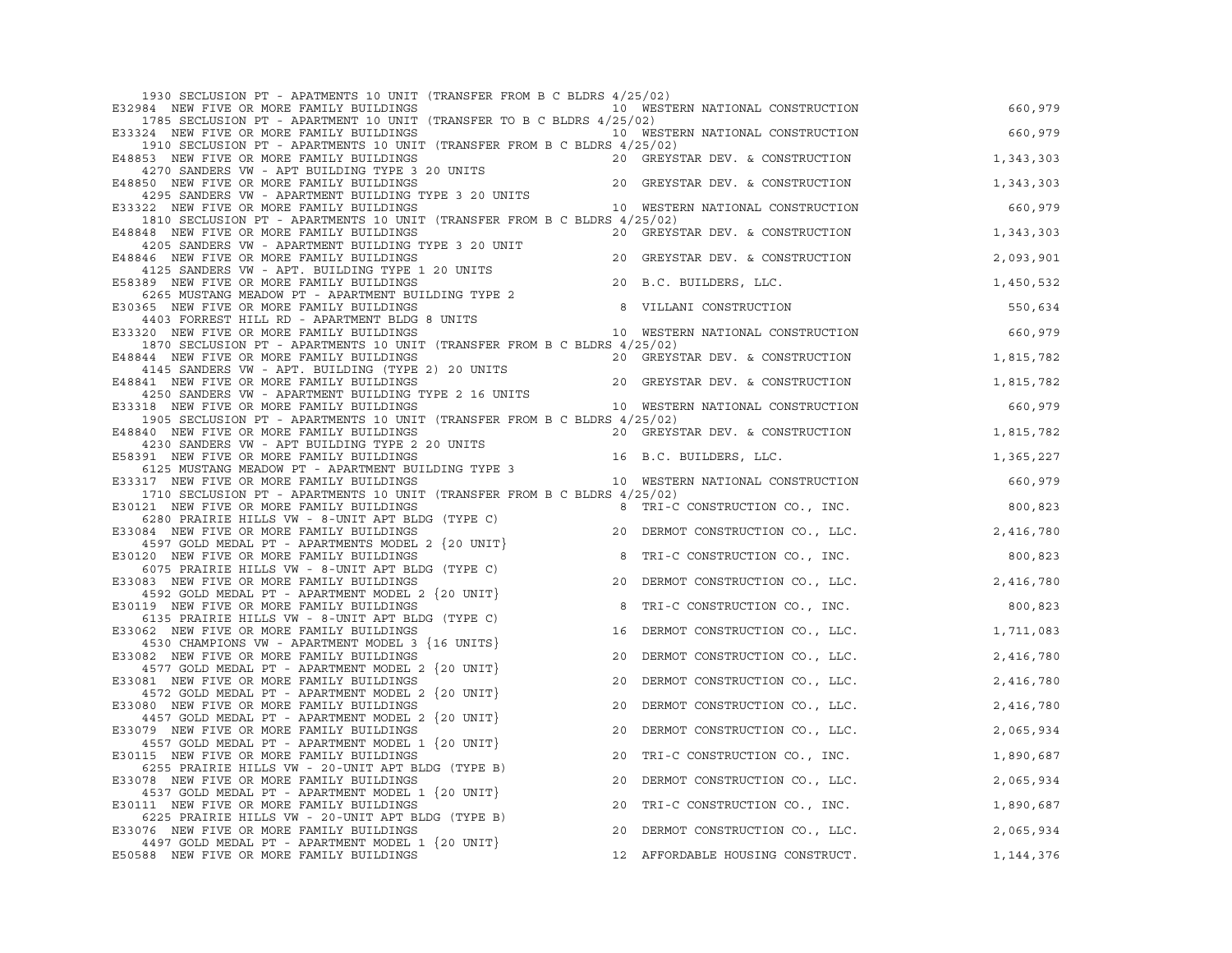| 360 SHADOW RIDGE GV - NEW 12 UNIT APARTMENTS - MODEL C                                                                                                                                                     |    |                                  |           |
|------------------------------------------------------------------------------------------------------------------------------------------------------------------------------------------------------------|----|----------------------------------|-----------|
| E30107 NEW FIVE OR MORE FAMILY BUILDINGS                                                                                                                                                                   |    | 20 TRI-C CONSTRUCTION CO., INC.  | 1,890,687 |
| 6165 PRAIRIE HILLS VW - 20-UNIT APT BLDG (TYPE B)<br>E30104 NEW FIVE OR MORE FAMILY BUILDINGS                                                                                                              |    | 24 TRI-C CONSTRUCTION CO., INC.  | 1,751,417 |
| 6220 PRAIRIE HILLS VW - 24 UNIT APT BLDG (TYPE A)<br>E33075 NEW FIVE OR MORE FAMILY BUILDINGS                                                                                                              | 20 | DERMOT CONSTRUCTION CO., LLC.    | 2,065,934 |
| 4417 GOLD MEDAL PT - APARTMENT MODEL 1 $\{20 \text{ UNIT}\}$                                                                                                                                               |    |                                  |           |
| E58392 NEW FIVE OR MORE FAMILY BUILDINGS<br>6105 MUSTANG MEADOW PT - APARTMENT BUILDING TYPE 3                                                                                                             | 16 | B.C. BUILDERS, LLC.              | 1,365,227 |
| E33074 NEW FIVE OR MORE FAMILY BUILDINGS<br>4545 CHAMPIONS VW3 - APARTMENT MODEL 1 {20 UNIT}                                                                                                               | 20 | DERMOT CONSTRUCTION CO., LLC.    | 2,065,934 |
| E33073 NEW FIVE OR MORE FAMILY BUILDINGS                                                                                                                                                                   |    | 20 DERMOT CONSTRUCTION CO., LLC. | 2,065,934 |
| 173 NEW FIVE OR MURD FOULD SOLD IN (20 UNIT)<br>4525 CHAMPIONS VW - APARTMENT MODEL 1 (20 UNIT)<br>E49260 NEW FIVE OR MORE FAMILY BUILDINGS                                                                | 8  | CANV CONSTRUCTION CO., INC.      | 519,845   |
| 4340 FOUNTAIN SPRINGS GV - NEW APARTMENTS - TYPE 2, 8 UNITS<br>E33068 NEW FIVE OR MORE FAMILY BUILDINGS                                                                                                    |    | 16 DERMOT CONSTRUCTION CO., LLC. | 1,711,083 |
| 4610 CHAMPIONS VW - APARTMENT MODEL 3 {16 UNIT}<br>E58394 NEW FIVE OR MORE FAMILY BUILDINGS                                                                                                                | 16 | B.C. BUILDERS, LLC.              |           |
| 6295 MUSTANG MEADOW PT - APARTMENT BUILDING TYPE 3                                                                                                                                                         |    |                                  | 1,365,227 |
| E33065 NEW FIVE OR MORE FAMILY BUILDINGS                                                                                                                                                                   |    | 16 DERMOT CONSTRUCTION CO., LLC. | 1,711,083 |
| 4570 CHAMPIONS VW - APARTMENT MODEL 3 {16 UNIT}                                                                                                                                                            |    |                                  |           |
| E30106 NEW FIVE OR MORE FAMILY BUILDINGS                                                                                                                                                                   |    | 20 TRI-C CONSTRUCTION CO., INC.  | 1,890,687 |
| 6105 PRAIRIE HILLS VW - 20-UNIT APT BLDG (TYPE B)<br>067 NEW FIVE OR MORE FAMILY BUILDINGS<br>4500 CULLIERS<br>E33067 NEW FIVE OR MORE FAMILY BUILDINGS<br>4590 CHAMPIONS VW - APARTMENT MODEL 3 {16 UNIT} |    | 16 DERMOT CONSTRUCTION CO., LLC. | 1,711,083 |
| E58397 NEW FIVE OR MORE FAMILY BUILDINGS                                                                                                                                                                   |    | 16 B.C. BUILDERS, LLC.           | 1,365,227 |
| 4465 LAREDO MEADOW PT - APARTMENT BUILDING TYPE 3<br>E58396 NEW FIVE OR MORE FAMILY BUILDINGS                                                                                                              |    | 20 B.C. BUILDERS, LLC.           | 1,450,532 |
| 4440 LAREDO MEADOW PT - APARTMENT BUILDING TYPE 2<br>E58395 NEW FIVE OR MORE FAMILY BUILDINGS                                                                                                              |    | 20 B.C. BUILDERS, LLC.           | 1,450,532 |
| 4420 LAREDO MEADOW PT - APARTMENT BUILDING TYPE 2                                                                                                                                                          |    |                                  |           |
| E30124 NEW FIVE OR MORE FAMILY BUILDINGS<br>6250 PRAIRIE HILLS VW - 24 UNIT APT BLDG (TYPE B-B)                                                                                                            |    | 24 TRI-C CONSTRUCTION CO., INC.  | 2,159,531 |
| E33319 NEW FIVE OR MORE FAMILY BUILDINGS                                                                                                                                                                   |    | 10 WESTERN NATIONAL CONSTRUCTION | 660,979   |
| 1805 SECLUSION PT - APARTMENTS 10 UNIT (TRANSFER FROM B C BLDRS 4/25/02)<br>E48842 NEW FIVE OR MORE FAMILY BUILDINGS                                                                                       |    | 20 GREYSTAR DEV. & CONSTRUCTION  | 1,815,782 |
| 4165 SANDERS VW - APT BUILDING TYPE 2 20 UNITS                                                                                                                                                             |    |                                  |           |
| E48845 NEW FIVE OR MORE FAMILY BUILDINGS                                                                                                                                                                   |    | 20 GREYSTAR DEV. & CONSTRUCTION  | 2,093,901 |
| 4215 SANDERS VW - APARTMENT BUILDING TYPE 1 (20 UNITS)<br>E33321 NEW FIVE OR MORE FAMILY BUILDINGS                                                                                                         |    | 10 WESTERN NATIONAL CONSTRUCTION | 660,979   |
| 1830 SECLUSION PT - APARTMENTS 10 UNIT                                                                                                                                                                     |    |                                  |           |
| E48847 NEW FIVE OR MORE FAMILY BUILDINGS<br>4185 SANDERS VW - APARTMENT BLDG (TYPE 1) 20 UNITS                                                                                                             |    | 20 GREYSTAR DEV. & CONSTRUCTION  | 2,093,901 |
| E58390 NEW FIVE OR MORE FAMILY BUILDINGS<br>6145 MUSTANG MEADOW PT - APARTMENT BUILDING TYPE 3                                                                                                             |    | 16 B.C. BUILDERS, LLC.           | 1,365,227 |
| E48849 NEW FIVE OR MORE FAMILY BUILDINGS                                                                                                                                                                   |    | 20 GREYSTAR DEV. & CONSTRUCTION  | 1,343,303 |
| 4105 SANDERS VW - APARTMENT BUILDING TYPE 3 20 UNITS                                                                                                                                                       |    |                                  |           |
| E33323 NEW FIVE OR MORE FAMILY BUILDINGS<br>1925 SECLUSION PT - APARTMENTS 10 UNIT (TRANSFER FROM B C BLDRS 4/25/02)                                                                                       |    | 10 WESTERN NATIONAL CONSTRUCTION | 660,979   |
| E48852 NEW FIVE OR MORE FAMILY BUILDINGS                                                                                                                                                                   |    | 20 GREYSTAR DEV. & CONSTRUCTION  | 1,343,303 |
| 152 NEW FIVE OR MORE FATILIL DOLLARSES<br>1210 SANDERS VW - APT BUILDING TYPE 3 20 UNITS<br>10 WESTERN NATIONAL CONSTRUCTION<br>E33336 NEW FIVE OR MORE FAMILY BUILDINGS                                   |    |                                  | 660,979   |
| 1945 SECLUSION PT - APARTMENTS 10 UNIT (TRANSF FROM B C BLDRS 4/25/02)<br>E58388 NEW FIVE OR MORE FAMILY BUILDINGS                                                                                         |    | 16 B.C. BUILDERS, LLC.           | 1,365,227 |
| 6225 MUSTANG MEADOW PT - APARTMENT BUILDING TYPE 3                                                                                                                                                         |    |                                  |           |
| E58387 NEW FIVE OR MORE FAMILY BUILDINGS                                                                                                                                                                   |    | 12 B.C. BUILDERS, LLC.           | 747,505   |
| 6245 MUSTANG MEADOW PT - APARTMENT BUILDING TYPE 1<br>E58385 NEW FIVE OR MORE FAMILY BUILDINGS                                                                                                             |    | 12 B.C. BUILDERS, LLC.           | 747,505   |
| 6165 MUSTANG MEADOW PT - APARTMENT BUILDING TYPE 1                                                                                                                                                         |    |                                  |           |
| E33060 NEW FIVE OR MORE FAMILY BUILDINGS<br>4465 CHAMPIONS VW - APARTMENT MODEL 3 {16 UNIT}                                                                                                                |    | 16 DERMOT CONSTRUCTION CO., LLC. | 1,711,083 |
| E33059 NEW FIVE OR MORE FAMILY BUILDINGS                                                                                                                                                                   |    | 16 DERMOT CONSTRUCTION CO., LLC. | 1,711,083 |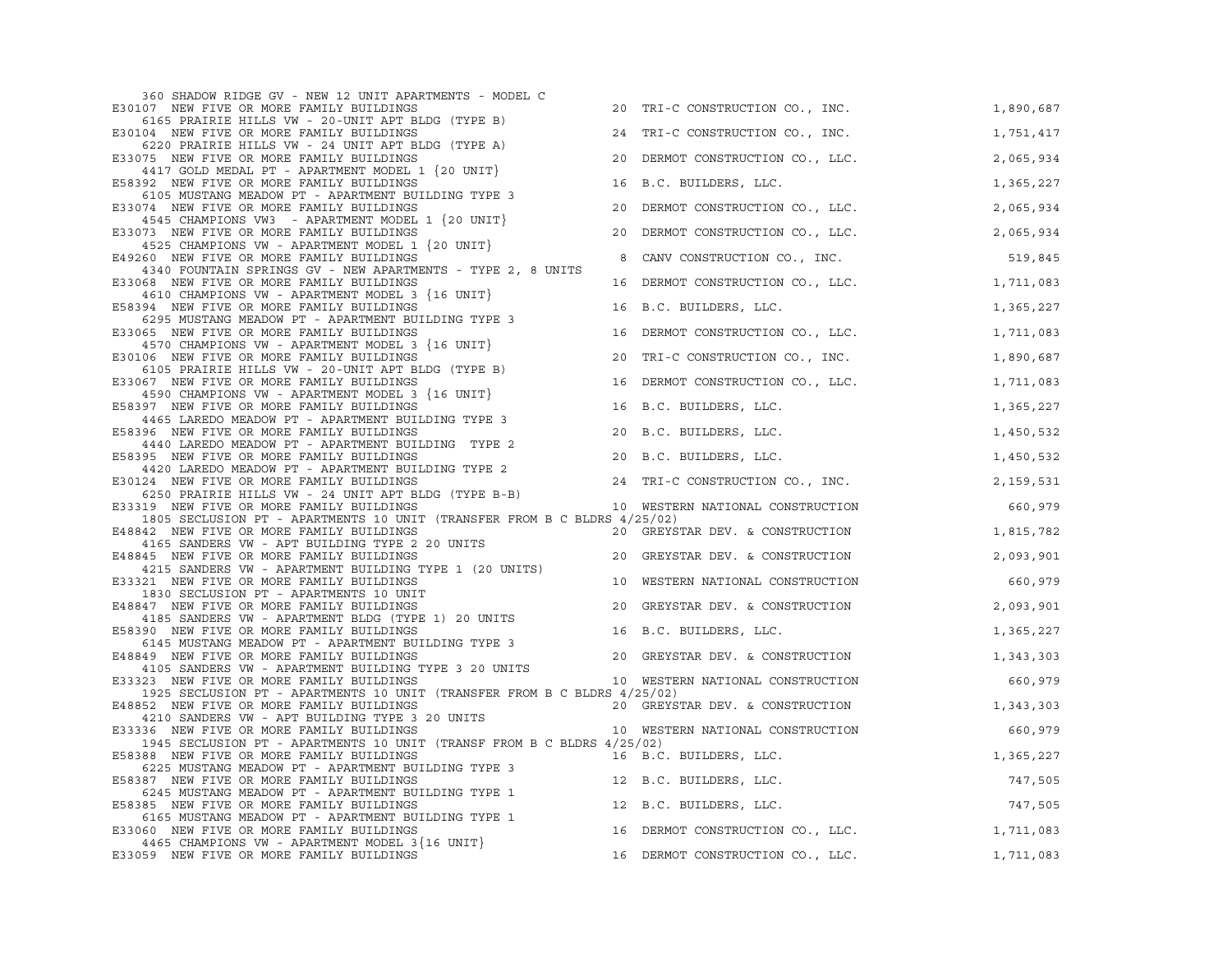| 4425 CHAMPIONS VW - APT COMPLEX MODEL 3 {16 UNIT}                                                                                                                                                                                        |                |                                  |            |
|------------------------------------------------------------------------------------------------------------------------------------------------------------------------------------------------------------------------------------------|----------------|----------------------------------|------------|
| E33064 NEW FIVE OR MORE FAMILY BUILDINGS                                                                                                                                                                                                 |                | 16 DERMOT CONSTRUCTION CO., LLC. | 1,711,083  |
| 4550 CHAMPIONS VW - APARTMENT MODEL 3 {16 UNIT}<br>E49253 NEW FIVE OR MORE FAMILY BUILDINGS                                                                                                                                              |                | 20 CANV CONSTRUCTION CO., INC.   | 1,162,648  |
| 4480 FOUNTAIN SPRINGS GV - NEW APARTMENTS - TYPE 5, 20 UNITS<br>E49270 NEW FIVE OR MORE FAMILY BUILDINGS                                                                                                                                 |                | 8 CANV CONSTRUCTION CO., INC.    | 519,845    |
| 4465 FOUNTAIN SPRINGS GV - NEW APARTMENTS - TYPE 2, 8 UNITS<br>E32986 NEW FIVE OR MORE FAMILY BUILDINGS                                                                                                                                  |                |                                  | 660,979    |
| 1790 SECLUSION PT - APARTMENTS 10 UNIT (TRANSFER FROM B C BLDRS 4/25/02)                                                                                                                                                                 |                | 10 WESTERN NATIONAL CONSTRUCTION |            |
| E30101 NEW FIVE OR MORE FAMILY BUILDINGS<br>101 NEW FIVE OR MORE FAMILY BUILDINGS<br>6195 PRAIRIE HILLS VW - 8-UNIT APT BLDG (TYPE C)<br>10 WESTERN NATIONAL CONSTRUCTION DES FAMILY BUILDINGS<br>10 WESTERN NATIONAL CONSTRUCTION       |                |                                  | 800,823    |
| E32985 NEW FIVE OR MORE FAMILY BUILDINGS                                                                                                                                                                                                 |                |                                  | 660,979    |
| 1725 SECLUSION PT - APARTMENT 10 UNIT (TRANSFER FROM B C BLDRS 4/25/02)<br>E52590 NEW HOTELS, MOTELS                                                                                                                                     |                | 0 VILLANI CONSTRUCTION           | 622,000    |
| 311 MANITOU AVBLDG B - NEW MOTEL (MS TAX 2002302)<br>E28670 NEW HOTELS, MOTELS                                                                                                                                                           |                | 0 GOFORTH - ROGERS CONSTRUCTION  | 4,675,000  |
| 2875 ZEPPELIN RDBLDG B - HOTEL - FDN ONLY (SS/FIN 8-1-02)                                                                                                                                                                                |                |                                  |            |
| E28667 NEW HOTELS, MOTELS                                                                                                                                                                                                                |                | 1 GOFORTH - ROGERS CONSTRUCTION  | 825,000    |
| 2875 ZEPPELIN RDBLDG A - HOTEL, OFFICES, MEETING RMS- FDTN (SS/FIN 8-1-02)<br>E45292 NEW HOTELS, MOTELS                                                                                                                                  |                |                                  | 3,800,000  |
| 292 NEW HOTELS, MOTELS<br>9805 FEDERAL DR - NEW HOTEL /2 ELEVATORS INCLUDED<br>024 NEW HOTELS, MOTELS<br>443 HWY 105 BLD A - 24 UNIT GUEST LODGE-FDTN ONLY<br>1450 CIPRIANT LD - NEW AMIGEMENT CENTER COMPANY CONSTRUCTION INC<br>1450 C |                |                                  |            |
| E41024 NEW HOTELS, MOTELS                                                                                                                                                                                                                |                | 0 KURT EHRHARDT CONSTRUCTION INC | 1,300,000  |
| E46890 NEW AMUSEMENT AND RECREATION BUILDINGS                                                                                                                                                                                            |                |                                  | 502,670    |
| 1450 CIPRIANI LP - NEW AMUSEMENT CENTER - GYMNASTIC<br>E55675 NEW AMUSEMENT AND RECREATION BUILDINGS                                                                                                                                     |                | 0 T. N. PARKER CONSTRUCTION, LLC | 1,463,000  |
| 9205 MERIDIAN RANCH BD - RECREATION CENTER<br>E53970 NEW CHURCHES AND OTHER RELIGIOUS BUILDINGS                                                                                                                                          |                | 0 J. E. DUNN CONSTRUCTION CO.    |            |
| 22 W KIOWA ST - ADDITION TO CHURCH (CHNGED FROM 29 W KIOWA)                                                                                                                                                                              |                |                                  | 2,760,000  |
| E49556 NEW CHURCHES AND OTHER RELIGIOUS BUILDINGS                                                                                                                                                                                        |                | 0 ACCESS CONSTRUCTION CO., INC.  | 744,682    |
| 17750 KNOLLWOOD DR - ADD & REMODEL CHURCH<br>E57561 NEW INDUSTRIAL BUILDINGS (MANUFACTURING ETC)                                                                                                                                         |                | 0 WINCEK CONSTR                  | 553,899    |
| 465 S 31ST ST - WOODWORKING CABINET SHOP (METAL BLDG)<br>E29023 NEW PARKING GARAGES                                                                                                                                                      | $\circ$        | THOMAS GEN. CONTRACTORS, INC.    | 3,431,744  |
| 720 S WEBER ST - PARKING GARAGE                                                                                                                                                                                                          |                |                                  |            |
| E45018 NEW PARKING GARAGES<br>1400 E BOULDER ST - NEW PARKING GARAGE W/ELEVATORS                                                                                                                                                         | $\circ$        | J. E. DUNN CONSTRUCTION CO.      | 21,576,244 |
| E39893 NEW PARKING GARAGES                                                                                                                                                                                                               |                | 0 THOMAS GEN. CONTRACTORS, INC.  | 3,387,000  |
| 215 N CASCADE AV - NEW PARKING GARAGE<br>E38476 NEW OFFICES, BANKS, AND PROFESSIONAL BLDGS/INT FINISHES                                                                                                                                  |                | 1 GOLDEN TRIANGLE CONSTRUCTION   | 795,500    |
| 2870 NEW CENTER PT - NEW BANK BUILDING<br>E26258 NEW OFFICES, BANKS, AND PROFESSIONAL BLDGS/INT FINISHES                                                                                                                                 |                | 1 COLORADO STRUCTURES INC        | 1,132,593  |
| 1480 N NEWPORT RD - SHELL OFFICE/WHSE                                                                                                                                                                                                    |                |                                  |            |
| E36652 NEW OFFICES, BANKS, AND PROFESSIONAL BLDGS/INT FINISHES<br>360 WOOTEN RD - SHELL OFFICE BUILDING                                                                                                                                  |                | 0 DANIEL-BARRY CONSTRUCTION INC  | 1,363,810  |
| E36648 NEW OFFICES, BANKS, AND PROFESSIONAL BLDGS/INT FINISHES                                                                                                                                                                           | $\circ$        | DANIEL-BARRY CONSTRUCTION INC    | 639,772    |
| 320 WOOTEN RD - SHELL OFFICE BUILDING<br>E52135 NEW OFFICES, BANKS, AND PROFESSIONAL BLDGS/INT FINISHES                                                                                                                                  |                | 0 ART C KLEIN CONSTRUCTION, INC. | 500,000    |
| 8620 N UNION BD - NEW BANK<br>E50888 NEW OFFICES, BANKS, AND PROFESSIONAL BLDGS/INT FINISHES                                                                                                                                             |                | 0 HAMMERS CONSTRUCTION, INC      | 650,000    |
| 1755 TUSKEGEE PL - OFFICE WAREHOUSE                                                                                                                                                                                                      |                |                                  |            |
| E29362 NEW OFFICES, BANKS, AND PROFESSIONAL BLDGS/INT FINISHES<br>2002 LELARAY ST130 - INT FINISH - MED OFFICE                                                                                                                           | $\circ$        | PINKARD CONSTRUCTION COMPANY     | 802,000    |
| E36131 NEW OFFICES, BANKS, AND PROFESSIONAL BLDGS/INT FINISHES                                                                                                                                                                           | $\mathbf 0$    | DANIEL-BARRY CONSTRUCTION INC    | 903,644    |
| 6190 BARNES RD - NEW MEDICAL OFFICE<br>E35075 NEW OFFICES, BANKS, AND PROFESSIONAL BLDGS/INT FINISHES                                                                                                                                    | $\circ$        | CLASSIC GEN. CONTRACTORS, INC.   | 1,239,747  |
| 2810 CAPITAL DR - OFFICE/WAREHOUSE                                                                                                                                                                                                       |                |                                  |            |
| E26255 NEW OFFICES, BANKS, AND PROFESSIONAL BLDGS/INT FINISHES<br>1460 N NEWPORT RD - SHELL OFFICE/WHSE BLDG                                                                                                                             | $\overline{0}$ | COLORADO STRUCTURES INC          | 1,132,593  |
| E34172 NEW OFFICES, BANKS, AND PROFESSIONAL BLDGS/INT FINISHES<br>3820 N 30TH ST - NEW OFFICE BLDG                                                                                                                                       |                | 0 NUNN CONSTRUCTION INC          | 1,046,500  |
| E50099 NEW OFFICES, BANKS, AND PROFESSIONAL BLDGS/INT FINISHES                                                                                                                                                                           | 0              | EXECUTIVE CUSTOM HOMES           | 922,866    |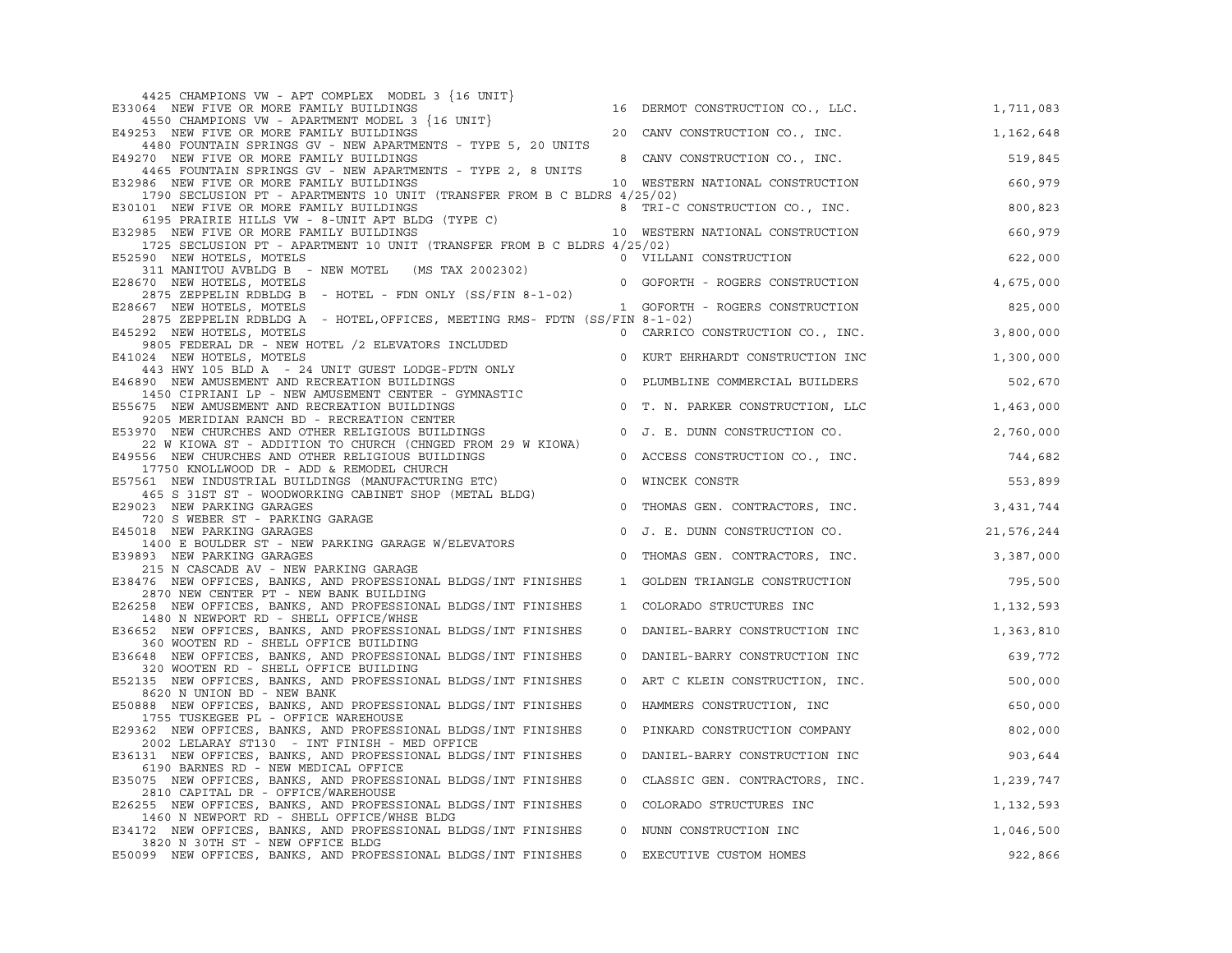| 12295 ORACLE BD - NEW OFFICE BUILDING - SHELL & ELEVATOR                                                                                                                                                                                     |             |                                  |           |
|----------------------------------------------------------------------------------------------------------------------------------------------------------------------------------------------------------------------------------------------|-------------|----------------------------------|-----------|
| E49176 NEW OFFICES, BANKS, AND PROFESSIONAL BLDGS/INT FINISHES                                                                                                                                                                               |             | 0 CUNNINGHAM-LIMP DEV. CO., INC. | 1,070,000 |
| 1110 BAYFIELD DR - INT REMODEL - OFFICES - PHASE2<br>E26175 NEW OFFICES, BANKS, AND PROFESSIONAL BLDGS/INT FINISHES                                                                                                                          |             | 0 COLORADO CONSTRUCTORS & ASSOC  | 634,084   |
| 4515 BROADMOOR BLUFFS DR - NEW BANK (ADDRESS CHANGE FR 6540 S. ACADEMY)<br>E48720 NEW OFFICES, BANKS, AND PROFESSIONAL BLDGS/INT FINISHES                                                                                                    |             | 0 FIRST FINANCIAL BLDG. CORP.    | 1,216,025 |
| 445 N ELLICOTT HY - NEW BANK                                                                                                                                                                                                                 |             |                                  |           |
| E46448 NEW OFFICES, BANKS, AND PROFESSIONAL BLDGS/INT FINISHES<br>8890 N UNION BD - SHELL MED OFFICE BLDG                                                                                                                                    | $\circ$     | THE NEENAN COMPANY, LLP.         | 3,654,240 |
| E45418 NEW OFFICES, BANKS, AND PROFESSIONAL BLDGS/INT FINISHES<br>2735 DUBLIN BD - NEW OFFICE BLDG / ELEVATOR INCLUDED                                                                                                                       | $\mathbf 0$ | THE COPESTONE CO                 | 797,460   |
| E44867 NEW OFFICES, BANKS, AND PROFESSIONAL BLDGS/INT FINISHES<br>3770 BLOOMINGTON ST - NEW RESTAURANT                                                                                                                                       | $\circ$     | CHRISTOFFERSON COMM BLDRS INC    | 750,000   |
| E44769 NEW OFFICES, BANKS, AND PROFESSIONAL BLDGS/INT FINISHES<br>526 CHAPEL HILLS DR - INT FINISH-OFFICE                                                                                                                                    |             | 0 P. F. MC CARTHY, INC           | 700,000   |
| E43945 NEW OFFICES, BANKS, AND PROFESSIONAL BLDGS/INT FINISHES                                                                                                                                                                               |             | 0 HAMMERS CONSTRUCTION, INC      | 522,000   |
| 6417 E PLATTE AV - OFFICE WAREHOUSE<br>E57686 NEW OFFICES, BANKS, AND PROFESSIONAL BLDGS/INT FINISHES                                                                                                                                        | $\circ$     | HOLLADAY BROTHERS CONSTRUCTION   | 832,000   |
| 6260 OMAHA BD - OFFICE/WAREHOUSE                                                                                                                                                                                                             |             |                                  |           |
| E57213 NEW OFFICES, BANKS, AND PROFESSIONAL BLDGS/INT FINISHES<br>8890 N UNION BD - INTERIOR FINISH / OFFICES                                                                                                                                | $\circ$     | THE NEENAN COMPANY, LLP.         | 660, 204  |
| E56822 NEW OFFICES, BANKS, AND PROFESSIONAL BLDGS/INT FINISHES<br>175 S UNION BD210 - INTERIOR FINISH/OFFICES                                                                                                                                | $\mathbf 0$ | THE NEENAN COMPANY, LLP.         | 1,590,604 |
| E53023 NEW PUBLIC SERVICES & UTILITIES BUILDINGS<br>17250 LEGGINS WY - WATER TREATMENT PLANT                                                                                                                                                 | $\mathbf 0$ | BOSCO CONSTRUCTORS, INC.         | 1,355,000 |
| E46446 NEW PUBLIC SERVICES & UTILITIES BUILDINGS<br>9875 W HWY 24 - ADD TO WATER TREATMENT BLDG                                                                                                                                              | $\mathbf 0$ | STANEK CONSTRUCTORS, INC.        | 1,190,000 |
| E43745 NEW PUBLIC SERVICES & UTILITIES BUILDINGS                                                                                                                                                                                             | $\circ$     | DANIEL-BARRY CONSTRUCTION INC    | 1,600,000 |
| 11445 TEACHOUT RD - NEW FIRE STATION (COUNTY)<br>E58001 NEW PUBLIC SERVICES & UTILITIES BUILDINGS                                                                                                                                            |             | 0 ELDER CONSTRUCTION, INC        | 778,082   |
| 1875 DUBLIN BD - NEW FIRE STATION<br>E32949 NEW SCHOOLS AND OTHER EDUCATIONAL BUILDINGS                                                                                                                                                      |             | 0 DANIEL-BARRY CONSTRUCTION INC  | 1,250,000 |
| 124 1ST ST - PARISH EDUCATION CENTER<br>ES3928 NEW SCHOOLS AND OTHER EDUCATIONAL BUILDINGS O ALEXANDHER BUILDING<br>1815 JET WING DR - SHELL BLDG-JUNIOR COLLEGE<br>E30763 NEW SCHOOLS AND OTHER EDUCATIONAL BUILDINGS O GERALD H PHIPPS INC |             | 0 ALEXANDHER BUILDING CO., INC.  | 848,000   |
|                                                                                                                                                                                                                                              |             |                                  | 8,400,000 |
| 1112 N NEVADA AV - SCIENCE BLD-FDN ONLY/UPGRD UNDSLAB/UPGRD THR-FINISH 8-5                                                                                                                                                                   |             |                                  |           |
| E55405 STORES AND OTHER RETAIL BUILDINGS/INT FINISHES 0 COLORADO STRUCTURES INC 1,100,000<br>2975 NEW CENTER PT - NEW RETAIL /SHELL                                                                                                          |             |                                  |           |
| E55394 STORES AND OTHER RETAIL BUILDINGS/INT FINISHES<br>111 E GARDEN OF THE GODS RD - NEW RETAIL BLDG                                                                                                                                       |             |                                  | 506,027   |
| E54811 STORES AND OTHER RETAIL BUILDINGS/INT FINISHES<br>3040 N POWERS BD - NEW RETAIL BUILDING                                                                                                                                              |             | 0 THOMAS GEN. CONTRACTORS, INC.  | 850,000   |
| E37327 STORES AND OTHER RETAIL BUILDINGS/INT FINISHES<br>1575 SPACE CENTER DR - RETAIL BLDG                                                                                                                                                  | $\circ$     | COLORADO STRUCTURES INC          | 8,973,525 |
| E53250 STORES AND OTHER RETAIL BUILDINGS/INT FINISHES                                                                                                                                                                                        | $\circ$     | BRYAN CONSTRUCTION, INC.         | 3,340,000 |
| 7455 AUSTIN BLUFFS PY - SALES/SERVICE BLDG<br>E29665 STORES AND OTHER RETAIL BUILDINGS/INT FINISHES                                                                                                                                          | $\mathbb O$ | PEAK PROFESSIONAL CONTRS INC     | 750,000   |
| 7150 N ACADEMY BD - SHELL RETAIL BLDG<br>E52943 STORES AND OTHER RETAIL BUILDINGS/INT FINISHES                                                                                                                                               | $\circ$     | THOMAS GEN. CONTRACTORS, INC.    | 600,000   |
| 3050 N POWERS BD - NEW RETAIL/SHELL ONLY<br>E52905 STORES AND OTHER RETAIL BUILDINGS/INT FINISHES                                                                                                                                            | $\circ$     | WESTEC CONSTRUCTION MGMT CO      | 553,856   |
| 3710 BLOOMINGTON ST - NEW RESTAURANT                                                                                                                                                                                                         |             |                                  |           |
| E52126 STORES AND OTHER RETAIL BUILDINGS/INT FINISHES<br>604 AUTO HT - NEW RETAIL/ CAR DEALERSHIP                                                                                                                                            | $\circ$     | COMMERCIAL BUILDING SVCS, INC    | 2,500,000 |
| E52050 STORES AND OTHER RETAIL BUILDINGS/INT FINISHES<br>2965 NEW CENTER PT - NEW RETAIL BUILDING (SHELL ONLY)                                                                                                                               | $\circ$     | COLORADO STRUCTURES INC          | 500,000   |
| E51604 STORES AND OTHER RETAIL BUILDINGS/INT FINISHES                                                                                                                                                                                        |             | 0 WALKER CONSTRUCTION MGMT., INC | 2,000,000 |
| 655 AUTOMOTIVE DR - AUTOMOTIVE SALES BUILDING<br>E50466 STORES AND OTHER RETAIL BUILDINGS/INT FINISHES                                                                                                                                       |             | 0 HOAR CONSTRUCTION, LLC         | 1,578,000 |
| 1605 BRIARGATE PYBLDG D - SHELL RETAIL BLDG (TRANSFERED COMM BLD SERV 11-4-02                                                                                                                                                                |             |                                  |           |
| E50464 STORES AND OTHER RETAIL BUILDINGS/INT FINISHES                                                                                                                                                                                        |             | 0 HOAR CONSTRUCTION, LLC         | 1,530,000 |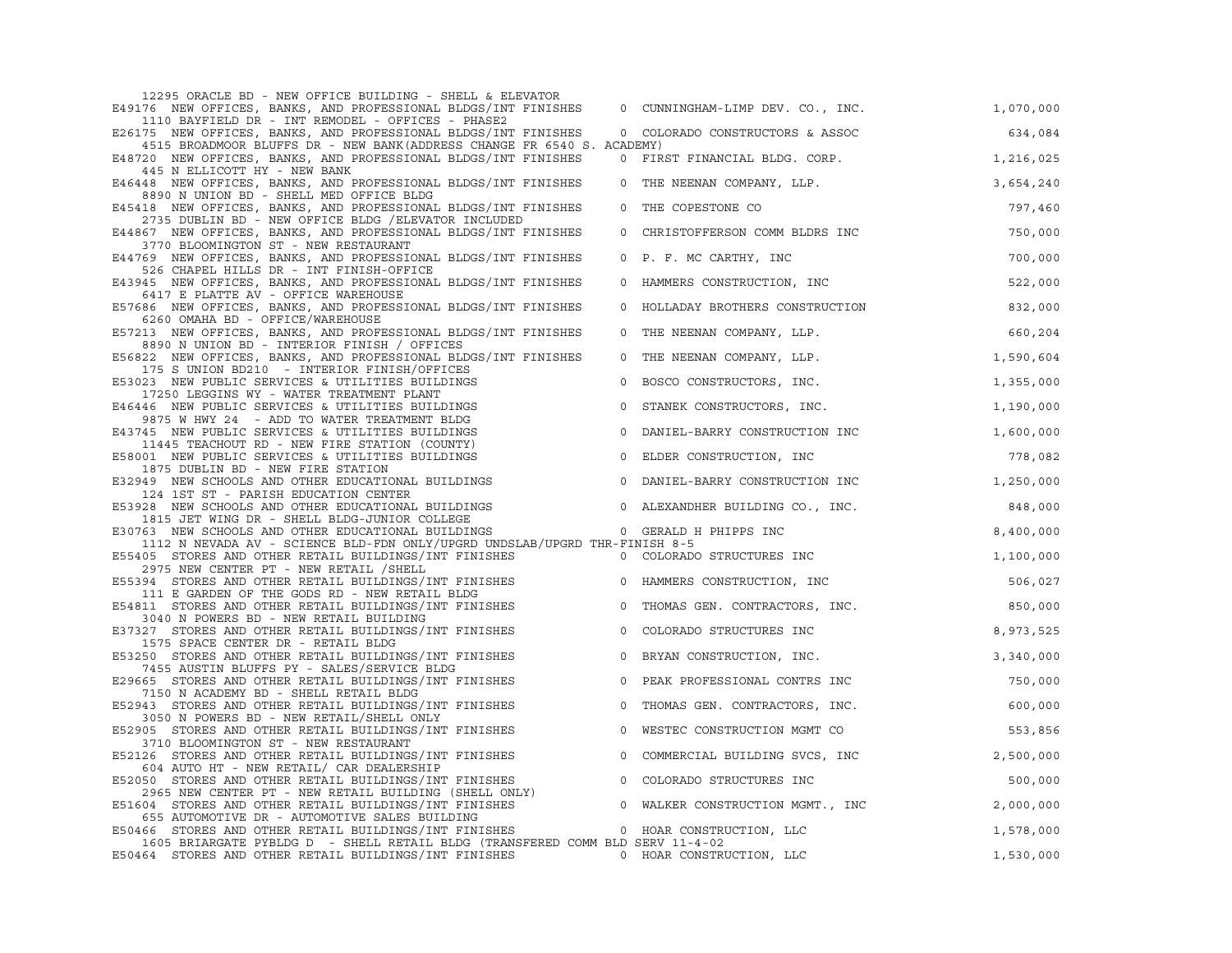| 1685 BRIARGATE PYBLDG B - SHELL RETAIL (SHELL ONLY)W REVISED PLAN(SPLICE)                                                                                                                                                  |         |                                  |           |
|----------------------------------------------------------------------------------------------------------------------------------------------------------------------------------------------------------------------------|---------|----------------------------------|-----------|
| E25756 STORES AND OTHER RETAIL BUILDINGS/INT FINISHES 6 0 R A S BUILDERS INC<br>3133 CINEMA PT - RETAIL BLDG                                                                                                               |         |                                  | 4,270,000 |
| E31396 STORES AND OTHER RETAIL BUILDINGS/INT FINISHES 0 COMMERCIAL BUILDING SVCS, INC<br>15 E ARVADA ST - RETAIL BLDG                                                                                                      |         |                                  | 750,000   |
| E50459 STORES AND OTHER RETAIL BUILDINGS/INT FINISHES 0 HOAR CONSTRUCTION, LLC                                                                                                                                             |         |                                  | 4,095,194 |
| 1845 BRIARGATE PYA1, A2, A3 - SHELL RETAIL {BLDG A1-A2-A3 }TRANS COMM BLD 11-04-02                                                                                                                                         |         |                                  |           |
| E50458 STORES AND OTHER RETAIL BUILDINGS/INT FINISHES 0 HOAR CONSTRUCTION, LLC                                                                                                                                             |         |                                  | 1,530,000 |
| 1645 BRIARGATE PYC - SHELL RETAIL (TRANSFERED COMM BLD SERV 11-04-02                                                                                                                                                       |         |                                  |           |
| E50209 STORES AND OTHER RETAIL BUILDINGS/INT FINISHES                                                                                                                                                                      |         | 0 COLORADO STRUCTURES INC        | 1,018,000 |
| 2955 NEW CENTER PT - RETAIL BLDG (SHELL ONLY)                                                                                                                                                                              |         |                                  |           |
| E30380 STORES AND OTHER RETAIL BUILDINGS/INT FINISHES                                                                                                                                                                      |         |                                  | 7,670,499 |
|                                                                                                                                                                                                                            |         |                                  |           |
| E26592 STORES AND OTHER RETAIL BUILDINGS/INT FINISHES                                                                                                                                                                      |         |                                  | 700,000   |
| 4305 E PLATTE AV - RETAIL BLDG (CHG FROM NORTH 1-17-02)                                                                                                                                                                    |         |                                  |           |
| E45091 STORES AND OTHER RETAIL BUILDINGS/INT FINISHES                                                                                                                                                                      |         | $0$ THE COPESTONE CO.            | 2,083,000 |
| 8750 N UNION BD - NEW RETAIL-GROCERY STORE-SEE E43922 FOR UNDERGROUND PLB                                                                                                                                                  |         |                                  |           |
| E45003 STORES AND OTHER RETAIL BUILDINGS/INT FINISHES 0 THOMAS GEN. CONTRACTORS, INC.                                                                                                                                      |         |                                  | 645,299   |
| 8832 N UNION BD - SHELL RETAIL BLDG - CHG FROM 8810-8850                                                                                                                                                                   |         |                                  |           |
| E26505 STORES AND OTHER RETAIL BUILDINGS/INT FINISHES                                                                                                                                                                      |         | 0 COE CONSTRUCTION INC           | 600,000   |
| 501 N CHELTON RD - NEW RESTAURANT - DONUT SHOP                                                                                                                                                                             |         |                                  |           |
| E25731 STORES AND OTHER RETAIL BUILDINGS/INT FINISHES                                                                                                                                                                      |         | 0 NUNN CONSTRUCTION INC          | 3,445,558 |
| 4950 NEW CAR DR - NEW RETAIL - CAR DEALERSHIP                                                                                                                                                                              |         |                                  |           |
| E25668 STORES AND OTHER RETAIL BUILDINGS/INT FINISHES                                                                                                                                                                      |         | 0 CASA BONITA BUILDERS, INC      | 1,100,000 |
| 4460 FORREST HILL RD - NEW RESTAURANT & CARWASH                                                                                                                                                                            |         |                                  |           |
| THE STORES AND OTHER RETAIL BUILDINGS/INT FINISHES<br>443 HWY 105 - RESTAURANT/CONFERENCE CTR (FDTN ONLY)<br>764 STORES AND OTHER RETAIL BUILDINGS/INT FINISHES 0<br>E41013 STORES AND OTHER RETAIL BUILDINGS/INT FINISHES |         | 0 KURT EHRHARDT CONSTRUCTION INC | 1,550,000 |
|                                                                                                                                                                                                                            |         |                                  |           |
| E40764 STORES AND OTHER RETAIL BUILDINGS/INT FINISHES                                                                                                                                                                      |         | CHRISTOFFERSON COMM BLDRS INC    | 955,528   |
| 4520 CENTENNIAL BD - RETAIL BLDG                                                                                                                                                                                           |         |                                  |           |
| E40314 STORES AND OTHER RETAIL BUILDINGS/INT FINISHES 00 HIGHLAND BUILDERS CORPORATION                                                                                                                                     |         |                                  | 875,000   |
| 5847 PALMER PARK BD - NEW RETAIL - FDN ONLY {WAS 5878}SS/FIN 9-13-02                                                                                                                                                       |         |                                  |           |
| E57672 STORES AND OTHER RETAIL BUILDINGS/INT FINISHES 700 COLORADO STRUCTURES INC                                                                                                                                          |         |                                  | 854,000   |
| 2985 NEW CENTER PT - NEW RETAIL (THRU FINISH)                                                                                                                                                                              |         |                                  |           |
| E38188 NONRESIDENTIAL BUILDINGS (STORAGE SHEDS, ETC)                                                                                                                                                                       |         | 0 THOMAS GEN. CONTRACTORS, INC.  | 937,117   |
| 725 CLARK PL - OFFICE/WAREHOUSE                                                                                                                                                                                            |         |                                  |           |
| E31911 NONRESIDENTIAL BUILDINGS (STORAGE SHEDS, ETC)                                                                                                                                                                       |         | 0 INCA SYSTEMS OF AMERICA        | 982,000   |
| 2175 VICTOR PLB - MINI STORAGE WAREHOUSE BLDG B                                                                                                                                                                            |         |                                  |           |
| E31909 NONRESIDENTIAL BUILDINGS (STORAGE SHEDS, ETC)                                                                                                                                                                       |         | 0 INCA SYSTEMS OF AMERICA        | 2,550,000 |
| 2175 VICTOR PLA - MINI STORAGE WAREHOUSE BLDG A                                                                                                                                                                            |         |                                  |           |
| E49756 NONRESIDENTIAL BUILDINGS (STORAGE SHEDS, ETC)                                                                                                                                                                       |         | 0 DANIEL-BARRY CONSTRUCTION INC  | 500,000   |
| 3118 N STONE AV - SHELL OFFICE/WHSE                                                                                                                                                                                        |         |                                  |           |
| E42132 NONRESIDENTIAL BUILDINGS (STORAGE SHEDS, ETC)                                                                                                                                                                       | $\circ$ | MILLER BUILDERS INC              | 540,000   |
| 1310 FORD ST - OFFICE WAREHOUSE                                                                                                                                                                                            |         |                                  |           |
| E34974 STRUCTURES OTHER THAN BUILDINGS (SWIMMING POOLS, ETC)                                                                                                                                                               |         | 0 G E JOHNSON CONSTR CO, INC     | 575,000   |
| 371 PRINTERS PY - FIRE TRAINING TOWER-FDTN (SS/FIN ISS'D 5/31/02)                                                                                                                                                          |         |                                  |           |
| E48955 STRUCTURES OTHER THAN BUILDINGS (SWIMMING POOLS, ETC) 0 SLATON BROTHERS, INC.                                                                                                                                       |         |                                  | 1,900,000 |
| 1715 BRIARGATE PY - 10 RETAINING WALLS                                                                                                                                                                                     |         |                                  |           |
| E27600 COMMERCIAL ALTERATIONS (ADDITIONS, REMODELS, ETC)                                                                                                                                                                   |         | 0 CLASSIC GEN. CONTRACTORS, INC. | 664,478   |
| 630 SOUTHPOINTE CT - ADDITION TO OFFICE BLDG. - SHELL ONLY                                                                                                                                                                 |         |                                  |           |
| E32899 COMMERCIAL ALTERATIONS (ADDITIONS, REMODELS, ETC)                                                                                                                                                                   |         | 0 PIONEER GENERAL CONTRACTORS    | 1,039,780 |
| 840 VILLAGE CENTER DR - INT REMODEL-RETAIL & ENCLOSE VESTIBULE                                                                                                                                                             |         |                                  |           |
| E37573 COMMERCIAL ALTERATIONS (ADDITIONS, REMODELS, ETC)                                                                                                                                                                   |         | 0 ADOLFSON & PETERSON            | 1,700,000 |
| 335 N ACADEMY BD - INT REMODEL - RETAIL                                                                                                                                                                                    |         |                                  |           |
| E32555 COMMERCIAL ALTERATIONS (ADDITIONS, REMODELS, ETC)                                                                                                                                                                   |         | 0 THOMAS GEN. CONTRACTORS, INC.  | 581,000   |
| 4285 N ACADEMY BD - INT REMODEL-RETAIL TO CHURCH ( CHG OF OCC)                                                                                                                                                             |         |                                  |           |
| E29227 COMMERCIAL ALTERATIONS (ADDITIONS, REMODELS, ETC)                                                                                                                                                                   |         | 0 MILENDER WHITE CONSTR. CO.     | 2,000,000 |
| 2860 S CIRCLE DR - INT REMODEL - OFFICES                                                                                                                                                                                   |         |                                  |           |
| E28681 COMMERCIAL ALTERATIONS (ADDITIONS, REMODELS, ETC)                                                                                                                                                                   |         | 0 GERALD H PHIPPS INC            | 1,073,903 |
| 301 S ROCKRIMMON BDAREA 9 - INT REMODEL - OFFICE                                                                                                                                                                           |         |                                  |           |
| E33210 COMMERCIAL ALTERATIONS (ADDITIONS, REMODELS, ETC)                                                                                                                                                                   |         | 0 G E JOHNSON CONSTR CO, INC     | 619,614   |
| 4025 FAMILY PL - ADDITION TO REC BLDG                                                                                                                                                                                      |         |                                  |           |
| E48124 COMMERCIAL ALTERATIONS (ADDITIONS, REMODELS, ETC)                                                                                                                                                                   |         | 0 J. E. DUNN CONSTRUCTION CO.    | 1,033,000 |